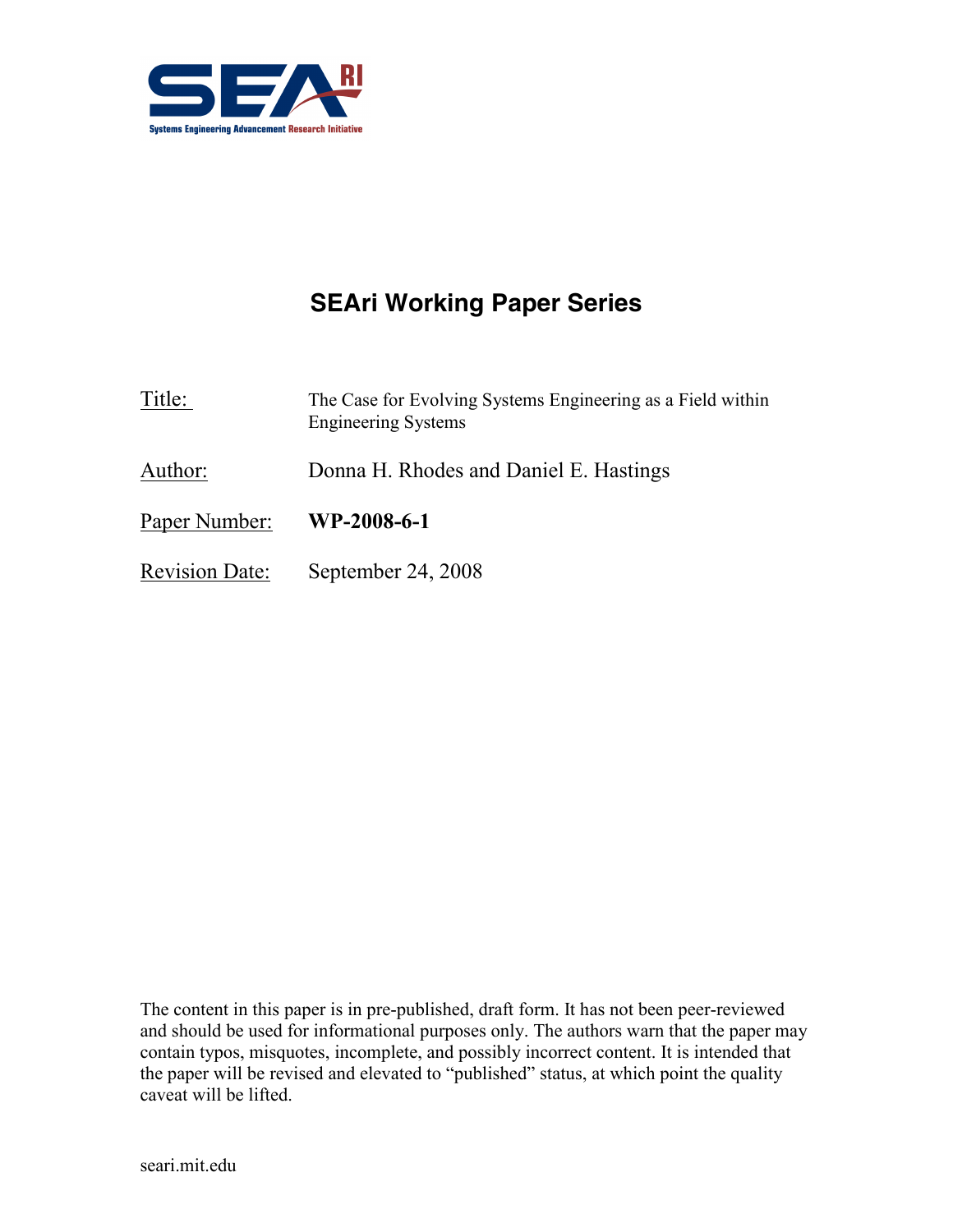## The Case for Evolving Systems Engineering as a Field within Engineering Systems

## Donna H. Rhodes and Daniel Hastings

Engineering Systems Division Massachusetts Institute of Technology 77 Massachusetts Avenue Cambridge, MA 02139

#### Abstract

Engineering Systems is emerging as an important new field of study focusing on the complex engineering of systems in a broad human, societal, and industrial context. It takes an integrative holistic view of large-scale, complex, technologically-enabled systems which have significant enterprise level interactions and socio-technical interfaces. The establishment of this new field provides a significant step toward evolving the holistic engineering-management-policy science needed to address the complex systems challenges of this century. Systems Engineering, as a field of study, is viewed by the authors as an essential field that effectively lies within this larger field. We view *engineering systems<sup>1</sup>* , and the positioning of *systems engineering* as one of its subfields, as having significant positive impact on developing future systems leaders who will be prepared to address the most complex engineering challenges of this century.

#### 1.0 Introduction

 $\overline{a}$ 

Engineering as a field of study is beginning to undergo significant change in response to many complex factors including global environment, advancing technologies, complex societal needs, and new knowledge (Rhodes, 2003). With these broad changes, the field of systems engineering is evolving, and its future value and effectiveness is dependent upon the overall context in which this evolution takes place. In this paper, we discuss the emerging field of *engineering systems,* and propose that *systems engineering* as a field of study fits naturally as a embedded subfield of *engineering systems*, and that this positioning of "field within a field" is essential to effectively evolving each to address contemporary systems challenges.

In this modern world, we live supported in a complex interconnected set of overlapping systems. From birth through death, inhabitants of developed societies interact with one system or another. These systems range from health care systems to financial systems to transportation systems to information systems. As an example, the US Government has identified several critical infrastructures that underlie an advanced society: communications infrastructure, a water infrastructure, an energy infrastructure and financial services. Many of the contemporary complex systems, while important to our effective functioning, are not fundamentally the province of engineers. While having a reliance on technology, some systems are primarily social systems in that they involve how societies choose to treat their citizens. They have been analyzed through the lens of policy and economics combined in both cases with developing scientific understanding of how our bodies function and our minds learn.

Increasingly we also interact with a class of systems which depend, for their existence, on a technology or technological artifacts; these are the province of *engineering systems*. These systems provide much of the functioning of modern society. Examples include the global air traffic control system, the worldwide Internet, the worldwide communications grid and the national mobility system composed of automobiles, trains, planes, highways, train stations and airports. These systems have critical technological pieces but also have significant enterprise level interactions and socio-technical interfaces which influence the design or operation of the system. Of course many of these systems are

<sup>&</sup>lt;sup>1</sup> Italics are used in the paper for *engineering systems* and *systems engineering* to indicate that we are referring to the respective fields of study, including its theory, principles, practices, and methodologies.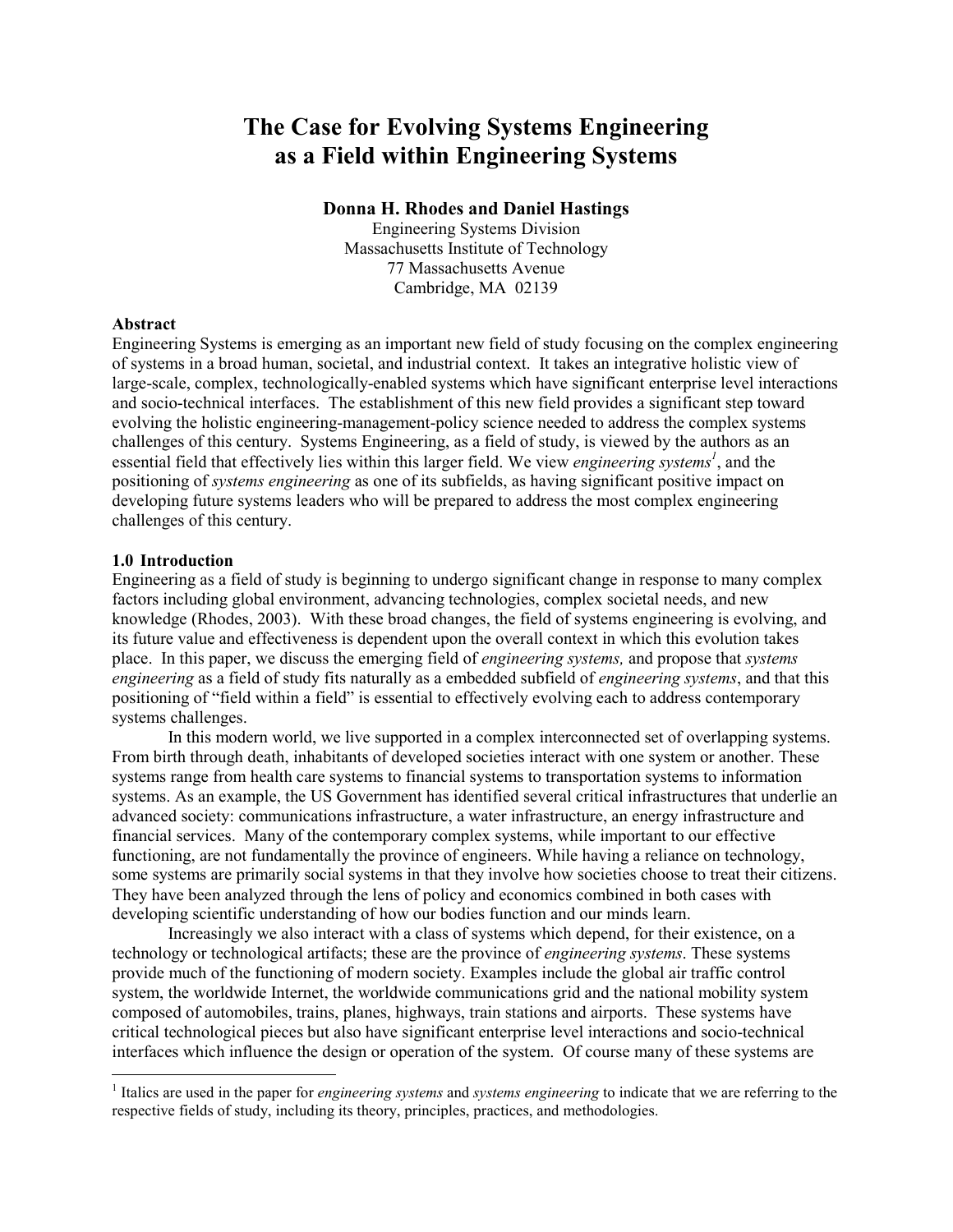now being connected to each other to form a *systems of systems*. For example, the air traffic control system, the communications system and the mobility system all have inter-connections with each other.

Large scale complex systems are analyzed partly through the tools of operations research, systems analysis and economics, and designed using the processes of system engineering. The engineering management techniques for the creation of these systems have often been ad-hoc while the policies that govern the use of these systems have often emerged after the fact. The budgeting for these systems is largely an art and thus, many of these large complex systems are over budget and schedule and have initially surprising societal consequences. Witness the use of the Internet for spam, and the interaction between this emergent use and the technical design of the Internet. This advanced degree of complexity drives the need for the development of a holistic view of these systems which takes into account all the multiple facets and issues associated with them.

This integrative holistic view of technologically enabled systems is what the field of *engineering systems* is concerned with. In modern academic engineering with its large and valuable emphasis on the applied science behind engineering, this integrative view has often been neglected or underachieved since it cuts across many disciplines. Of course, this is because much of the power behind the engineering science approach lies in a reductionist mindset combined with the sharp manipulative power of mathematics. Fully appreciating these complex interconnected systems requires an integrative holistic view that combines traditional engineering approaches with insights from management and social science. The ultimate goal of this combination of disciplines in a field should be to understand, model, and predict (at least to some degree) the behavior of these complex systems in their full contexts, ensuring the engineering outcome is an evolvable, sustainable system that meets societal need.

Systems Engineering is a field with over a fifty year history of being applied to "modern day" systems, and its scope has been expanding in an attempt to comprehensively address all of the elements and issues inherent in an engineering system. We are now seeing *complex systems engineering* emerging to address the challenges that are not possible to address through *traditional systems engineering,* and that both are needed for evolvable and sustainable systems of systems*.* Significant study and research is ongoing to develop *complex systems engineering*, which will involve new ways of thinking about very large scale systems and associated principles, practices, and innovations in enabling technologies. We argue that each is appropriately placed as a field within the larger context field of *engineering systems*, and that this logical placement will benefit the further evolution of all.

In this paper, we focus on three discussion areas. The first is to introduce and discuss the projected future intellectual development of the field of *engineering systems*. The second is the case for placing systems engineering as an essential subfield within *engineering systems* while retaining its individuality as an important engineering field of its own. Finally, we describe our perspective on how these fields will enable the development of engineering systems leaders, along with the required changes to present engineering education are necessary to realize this vision.

## 2.0 THE FIELD OF SYSTEMS ENGINEERING

The question often arises when *engineering systems* is introduced to systems practitioners, educators, and researchers, "what is the difference between *systems engineering* and *engineering systems*?" The response to this question is highly dependent upon the beholder's view of the field of systems engineering. The authors acknowledge that *systems engineering* can be and often is viewed quite differently by domains of practice and by its individual stakeholders. Since *complex systems engineering* is not well formalized nor agreed upon at present, we focus this paper on *traditional systems engineering* which involves the engineering of products and systems having clear boundary conditions, well specified requirements, and adequately understood performance parameters. A future paper will discuss the relationship of *complex systems engineering* and *engineering systems*.

Systems engineering has many definitions, and we can see the variation by looking at extremes of these views of *traditional systems engineering* (henceforth referred to as systems engineering) field today – which we will refer to as 'classical view' versus the 'expanded view'. We examine how each view of *systems engineering* is contrasted with *engineering systems*, and argue that no matter which perspective is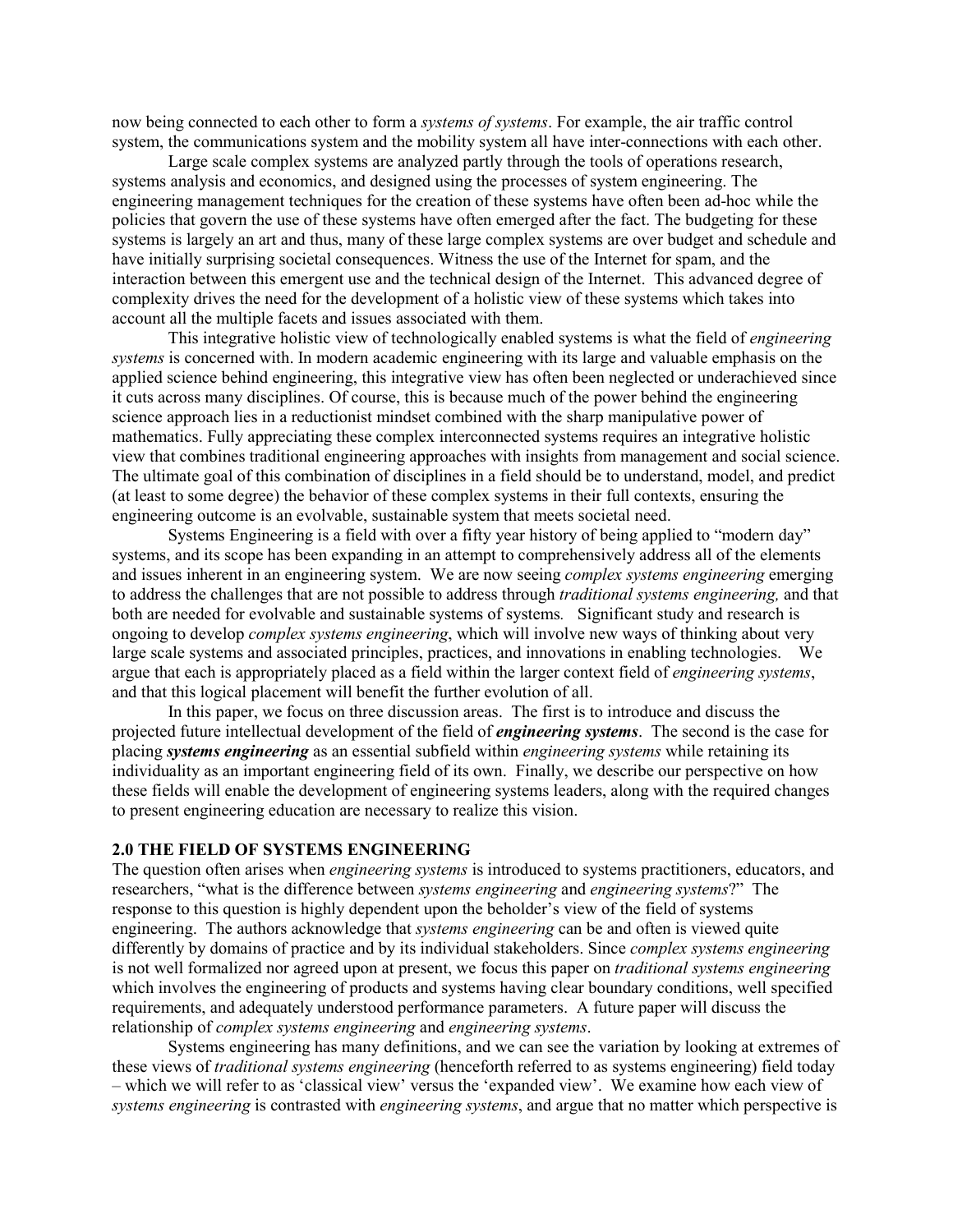taken, the latter is broader than the former. We assert that the evolution of *systems engineering* as a field within the larger field of *engineering systems* can enrich the global practice of engineering and benefit stakeholders of complex technology-enabled systems. The debate on the definition of *systems engineering* has been ongoing for several decades without conclusion, and we have yet to find our way out of what has been described by Brill (1994) as a "semantics jungle". We believe that placing the field in the context of *engineering systems* will help to end this debate by providing the much needed larger context field in which it can be viewed. In this sense, this is like the mathematical technique of "embedding" where broadening of the context of a problem enables the solution to be seen.

Classical systems engineering is focused on the processes for moving from requirements to a design for a system (product). It is not fully suited for dealing with the global and socio-technical aspects of the  $21<sup>st</sup>$  century systems, and it does not adequately address the enterprise as part of the overall system. Classical systems engineering principles and practices need to be adapted and expanded to fully support the engineering of highly complex systems. Taking an expanded view (including the full lifecycle perspective, systems architecting, and systems management) seeks to solve these inadequacies but does not fully address the enterprise and engineering ecosystem aspects of large scale systems. In this paper, we explore what distinguishes the engineering systems perspective from the systems engineering perspective, and how this embedding approach to these two fields contributes to transformation of engineering to more effectively address the technologically based challenges of this century. One important point that needs to be made explicit is that *engineering systems* does not replace *systems engineering*, which is an important field in its own right providing the fundamental process and methods for design and development of the product system.

The field of *systems engineering* has existed much longer than the emerging field of *engineering systems* and this would lead one to conclude that there is an accepted standard definition. In reality, the number of definitions of has increased significantly over the past decade or more. Classical definitions arose in the 1960s and 1970s, and are still widely in use today. The classical definitions are fairly similar in nature, with some variation regarding reference to it as a practice, process, method, or approach. An example of a definition taking the classical view is:

*Chase (1974) – Systems Engineering is the process of selecting and synthesizing the application of the appropriate scientific and technical knowledge to translate system requirements into system design* a*nd subsequently to produce the composite of equipment, skills, and techniques that can be effectively employed as a coherent whole to achieve some stated goal or purpose.* 

Over the past two decades, an expanded view of *systems engineering* has emerged that takes it beyond the transformation of requirements to design as its core focus. This expanded view has a full lifecycle perspective and includes socio-technical factors as considerations in the engineering process. There are many varied definitions for the "expanded" systems engineering; we offer three as examples:

- *1. Ramo (1984) Systems Engineering is a branch of engineering that concentrates on the design and application of the whole as distinct from the parts…looking at the problem in its entirety, taking into account all the facets and variables and relating the social to the technical aspects.*
- *2. INCOSE (1996) -- Systems Engineering is an interdisciplinary approach and means to enable the realization of successful systems.*
- *3. Kossiakoff & Sweet (2003) The function of Systems Engineering is to guide the engineering of complex systems. Systems Engineering is focused on the system as the whole – it emphasizes total operation. It looks at systems from the outside, that is, at its interactions with other systems and its environment, as well as from the inside.*

#### 2.1 Criticisms of Systems Engineering

The fundamental definition and scope of *systems engineering* continue to be debated, particularly as the field moves into domains and interest areas which introduce added diversity in the nature of systems, system stakeholders, and associated practitioners. Variances in definitions and boundaries of *systems engineering* can lead to misunderstandings between system stakeholders regarding roles,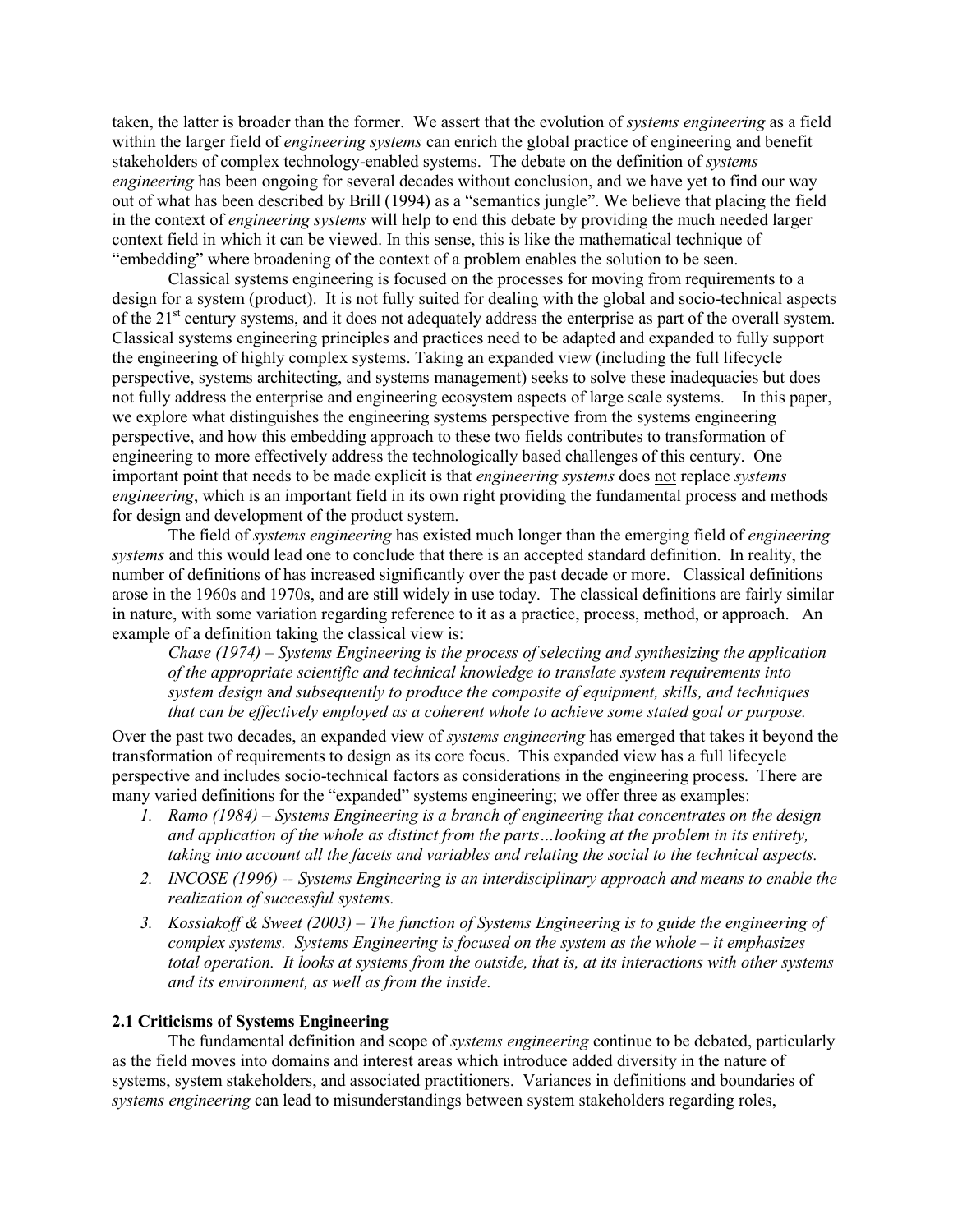functions, and authorities. When taking a classical view, a major fault cited with systems engineering is that it does not take an adequate holistic perspective and is too introspective. Additionally, it is often viewed as taking too much of a top-down approach. The field has been criticized for being too focused on processes and not enough on the systems themselves. Further, it is sometimes criticized for focusing too extensively on requirements and not enough on the system's properties and behaviors. And, because of its history, the field is seen as weighted to an "aerospace view" of systems, yet it is just as prevalent in public works projects, commercial products, and information systems.

Another highly debated issue concerns the value it contributes to the acquisition, development, and sustainment of systems. An often cited shortfall is the lack of quantitative data to show this value; seven published efforts to date focus only at the macro level. This lack of a quantified value proposition has led to some programs in the nineties having systems engineering resources cut from the program, with the attendant damage only becoming evident much later on. Recent initiatives by INCOSE, NASA, and others are attempting to collect and document the evidence to demonstrate the value of *systems engineering* on a project, but these fall short of the comprehensive detailed study that is needed as this involves significant investment to accomplish (Honour, 2004).

Systems engineering assumes that the parameters related to system context and environments are constraints, and this can result in system failures and shortfalls. For example, a policy that impacts the system will be viewed as fixed for the purposes of designing a solution. This can lead to system failures if such parameters are not taken as variables at some appropriate point in the system lifecycle. An illustrative case for the need for considering policy changes when beginning a systems effort is a case study by Buede (1998) on the failure of the initial air bag design as related to safety standards.

The strongest heritage of *systems engineering* comes from the aerospace and defense industries, and the terminology and language of these industries can put artificial boundaries and constraints around it as a discipline and practice. Other domain areas such as telecommunications or public works projects may practice some of the same activities, however the terminology and flow of these activities varies and leads to a separation between the various "engineering domain cultures". Another key issue with the present practice is that it is often applied at the subsystem level, sometimes applied at the higher systems level, but rarely applied at the system-of-systems or extended enterprise level. An issue in its successful application, particularly in defense programs, is that its organizational placement under program management results in system performance, operational effectiveness, and human-system requirements traded for cost and schedule.

#### 3.0 THE FIELD OF ENGINEERING SYSTEMS

The field of *engineering systems* is continuing to evolve through dialogue within the MIT community, between MIT and other universities, and between MIT and its industry and government partners. For the purposes of this paper, we present the following short definition to describe to the reader the emerging field: *Engineering Systems is a field of study taking an integrative holistic view of large-scale, complex, technologically-enabled systems with significant enterprise level interactions and socio-technical interfaces*. We refer the reader to foundational papers by MIT authors<sup>2</sup> for an elaborated definition and description, along with additional discussions of research within this new field. The proceedings of a major symposium, the Engineering Systems Symposium, held March 2004, include discussion of this field by experts from industry, governments, and other universities<sup>3</sup>. Following this event, a coalition of interested universities joined together as the University Coalition on Engineering Systems (UCES) to collaborate on the intellectual foundations and research agenda for *engineering systems*.

 $\overline{a}$ <sup>2</sup> Refer to MIT Engineering System Division's website for many papers: http://esd.mit.edu/WPS/wps.html

<sup>&</sup>lt;sup>3</sup> Refer to the MIT Engineering Systems Symposium webpages for talks, monographs, and technical papers: http://esd.mit.edu/symposium/agenda.htm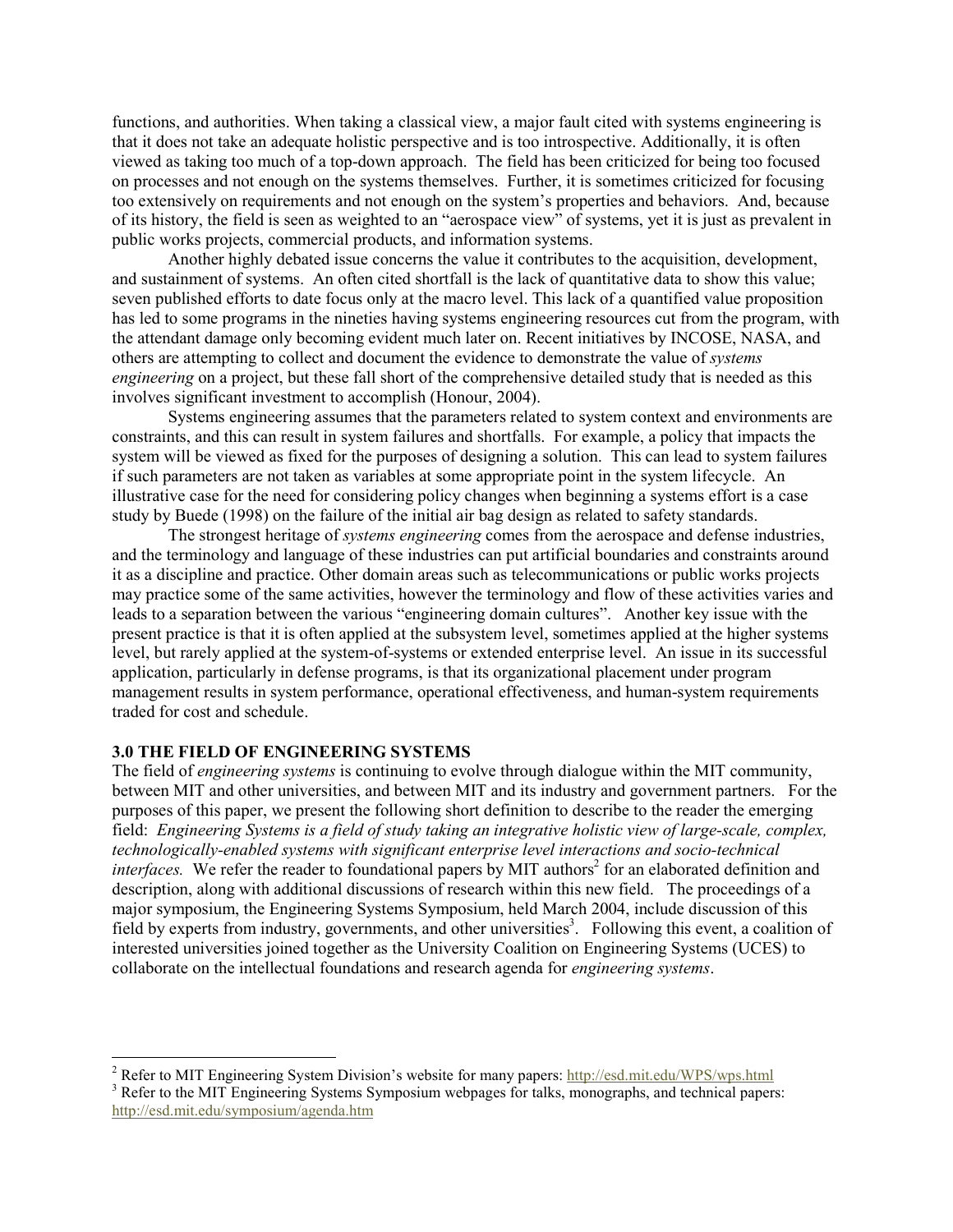#### 3.1 Systems of Interest for Engineering Systems

The definition of a system is a collection of pieces whose collective functioning is greater than the functioning of the individual pieces. Within the mathematically based rigorous engineering and scientific world this vagueness has led to some criticism since it is so broad. If "systems" applies to everything then it also applies to nothing, thus in order for us to be specific we focus on the types of systems that are engineered systems. Our definition of the systems of interest within the field of *engineering systems* is quite specific, and will lead us to the consideration of the kinds of people who will need to be developed in order to effectively address these systems. In this field, we are interested in systems with the following characteristics:

- Technologically enabled
- Large scale (large number of interconnections and components)
- Complex
- Dynamic, involving multiple time scales and uncertainty
- Social and natural interactions with technology
- Likely to have emergent properties

The phrase "technologically enabled" applies to systems for which one or more artifacts of technology are at their core. That is, the systems would not exist apart from the technological artifact(s). A good example is the air traffic control system which has at its core, airplanes, radars and airports. The systems we are interested in understanding are also large in the sense of having a large number of interconnections. This may map to large physical scale (it clearly does for an air traffic control system) but it does not necessarily have to do so (for example, one cannot imply any physical scale to the internet but it has a large number of interconnections). The description of engineering systems as *complex* is meant to imply that they have nonlinear properties in that the outputs of the system are not simply related to the inputs. In part, this nonlinear behavior flows from having underlying multiple timescales in the system coupled with the overwhelming presence of uncertainty. In part, it also flows from the fact that the systems we are interested in have significant pieces and decisions determined by the interaction of the systems with the social world or natural world. Finally, we observe that these systems often have emergent properties usually in the usage or in the response of society to these systems. For example, the current use of the Internet for spam was not at all predicted or understood when the underlying technical architecture of the Internet (which makes it easy) was laid down.

We argue that understanding *engineering systems* requires four unique perspectives which take it beyond the perspectives taken by the field of *systems engineering,* as evidenced by the historical criticisms of the field. First, it involves a much broader interdisciplinary perspective, embracing technology, management science and social science. Secondly, engineering systems involves an intensified incorporation of system properties (such as sustainability, safety and flexibility) in the design process. Note that these are lifecycle properties rather than first use properties. These properties, often called "ilities" emphasize important intellectual considerations associated with long term use of engineering systems. These may be quite different from the first use for which the systems were designed, and may come to dominate the use of the systems. Third, this new field emphasizes the enterprise perspective, acknowledging the interconnectedness of the product system with the enterprise system that develops and sustains it. This involves understanding, architecting and developing organizational structures, policy system, processes, knowledgebase, and enabling technologies as part of the overall engineered system. The fourth perspective is a complex synthesis of stakeholder perspectives, of which there may be conflicting and competing needs which must be resolved to serve the highest order system (system-of-system) need.

One of the best ways to understand the systems of interest in the field of *engineering systems* is by example. Important examples of such systems include:

- Military Aircraft Production & Maintenance Systems
- Commercial & Military satellite constellations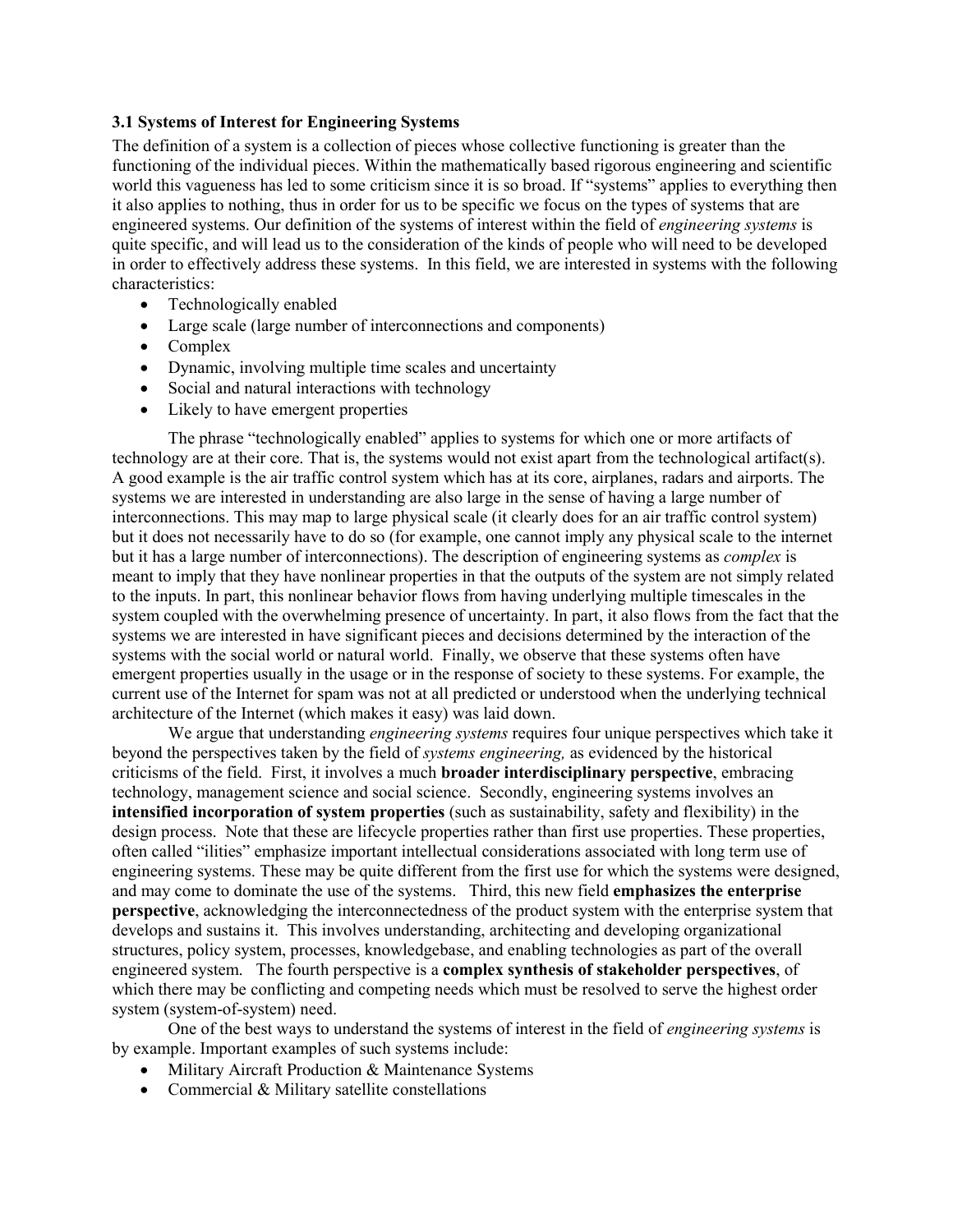- Mega-city surface transportation systems
- Worldwide Air Transportation & Air Traffic Control System
- Automobile Production & Recycling Systems
- Consumer supply logistics networks
- Electricity generation & transmission system

These systems are all manifestly technologically enabled, have significant socio-technical interactions and have substantial complexity. It is also the case that to varying degrees an understanding of them requires an understanding of the enterprises that constructed them or within which they operate.

#### 3.2 Embedded Subfields of Engineering Systems

The development of any field of study requires progress in the underlying disciplines, or subfields. For example, the development of progress in fusion energy engineering has required progress in the underlying discipline of plasma physics. The four underlying subfields for engineering systems are:

- 1. Systems Engineering (including systems architecting and product development);
- 2. Operations Research and Systems Analysis (including system dynamics);
- 3. Engineering Management; and
- 4. Technology & Policy.

And, it is the intersection of these four subfields around the system applications that will lead to greater understanding of the field of engineering systems. Further, these are applied to both the product system and the enterprise system in context of an overall engineering environment or ecosystem.

One way to consider the intersection of these disciplines around a complex engineering system is to consider a specific example like the National Missile Defense (NMD) system. The NMD system first needs to be architected (taking into account both legacy systems as well as emerging technologies and techniques for detection) and then detailed systems engineering performed. It will be analyzed with the techniques of operations research (including game theory) and systems analysis. It will be built by large organizations whose organizational dynamics will play a role in the architecture, choice of partners, order in which pieces are designed and constructed. Finally, the design choices have interesting and significant policy implications that will affect the initial set of architectural choices. Thus, issues of technology and policy are critical to the design and operation of this system. The following briefly explores what needs to be done in advancing each subfield, in the engineering systems context.

Systems Engineering, Systems Architecting, and Product Development. Systems engineering and product development involve a set of well-defined, structured processes whereby a design can be taken from the statement of requirements to a specific manifestation. Systems architecting describes the larger process whereby concepts are developed that map desired function to form, which may undergo the process of systems engineering. While *systems engineering* has undergone considerable development, the development of systems architecting is in its infancy. This is still largely an art whereby architects inductively develop concepts to satisfy expressed needs. Much of the further intellectual development that is needed here will come from the quantification and manipulation of system architectures (Whitney et al, 2004). Systems engineering is undergoing rapid transformation as the techniques of model based systems come into play, and this advancement will be central to having the capability to model and visualize large complex systems before they are developed. Research is also critically important to understand how to design for flexibility, agility, scalability, robustness and other properties. Developing a *complex systems engineering* approach and methodologies suited to systems of systems and enterprises is presently an area of considerable study and research.

Operations Research and Systems Analysis. Operations Research has highly developed the theory of optimization for different types of cost functions. In a similar vein, various systems analysis techniques have been developed to analyze the behavior of systems once they can be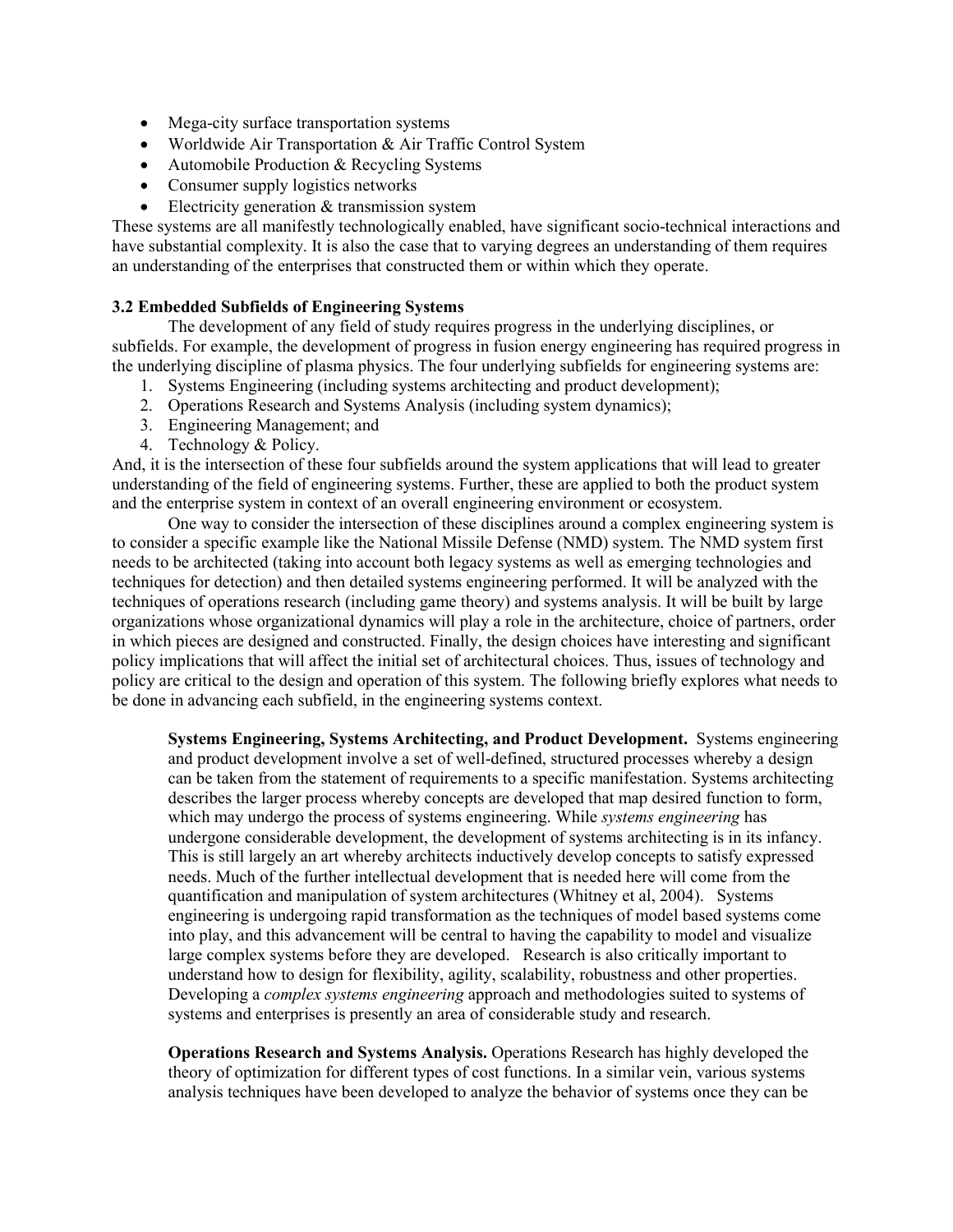reduced to quantifiable networks. Both of these areas need further development to fully address the issues of complex engineering systems. Operations Research needs to develop an understanding of the nature of optimization when lifecycle issues are important as well as when issues of flexibility need to be quantified. In this, there is significant development that can be undertaken using the techniques of financial engineering particularly real options as a way to value flexibility (deNeufville et al, 2004) and technology valuation (Shishko, et al, 2004).

Systems analysis has developed the macroscopic technique of *system dynamics*  (Sterman, 2000), a powerful way to model many kinds of engineering systems. While it produces many insights it often comes down to understanding what the coefficients are that relate the stocks and the flows. A newer analysis methodology that offers great potential is *agent based modeling* whereby systems are modeled at much more elemental level and a complex set of interactions is built from a simple set of rules. The development of analysis techniques for engineering systems will need to integrate these modeling techniques to form an operational palette for the engineering systems analyst.

Engineering Management. The complexity of engineering systems brings new challenges to how we manage large scale efforts. It involves the synthesis of highly complex stakeholder needs, often tuned to a system providing a unique standalone capability, while also needing to collaborate with other systems to provide a larger system-of-systems capability. The need for central control of highly complex systems (with decentralized execution) is introducing a new role for a *lead systems integrator*, involving the need to serve in a more neutral broker role and to make difficult decisions that may appear suboptimal at the component system level. The approaches and methods for acquisition and management will need to evolve to accommodate both the technical complexities as well as the enterprise complexities. All real engineering systems are built within enterprises and operated within society. The interaction between the architecting/designing of the enterprise and the engineered (product) system is deep, with significant co-influence. While organizational theorists have well developed theories of how organizations function and make decisions, this understanding needs to be integrated into the design phase in a quantifiable way. This vision is that a priori the effect of the enterprise organization on the engineering system will be predictable to some degree rather than being an unanticipated emergence (Allen, et al, 2004).

**Technology and Policy**. The large scale systems of interest in the study of engineering systems share the property that there are significant socio-technical interactions. Too often these interactions have been observed after the systems have been designed and considerable resources have been spent. The thoughtful analysis of these interactions has also been the realm of political scientists or sociologists. The development of engineering systems will have these interactions modeled in a way that is both qualitative and quantifiable, and can be included in the systems analysis of these complex systems (Dodder and Sussman, 2003).

#### 3.3 Enterprise Science and Engineering Systems

Effectively engineering complex systems requires us to consider the enterprise system and product system as intimately interconnected. Enterprises are complex, highly integrated systems comprised of organizations, processes, policies, information and enabling technologies, with multifaceted interdependencies and interrelationships across their boundaries. Understanding, managing, and transforming these complex social, technical, and infrastructure dimensions are critical to achieving and sustaining enterprise performance. Further, in highly complex systems of systems, the synergistic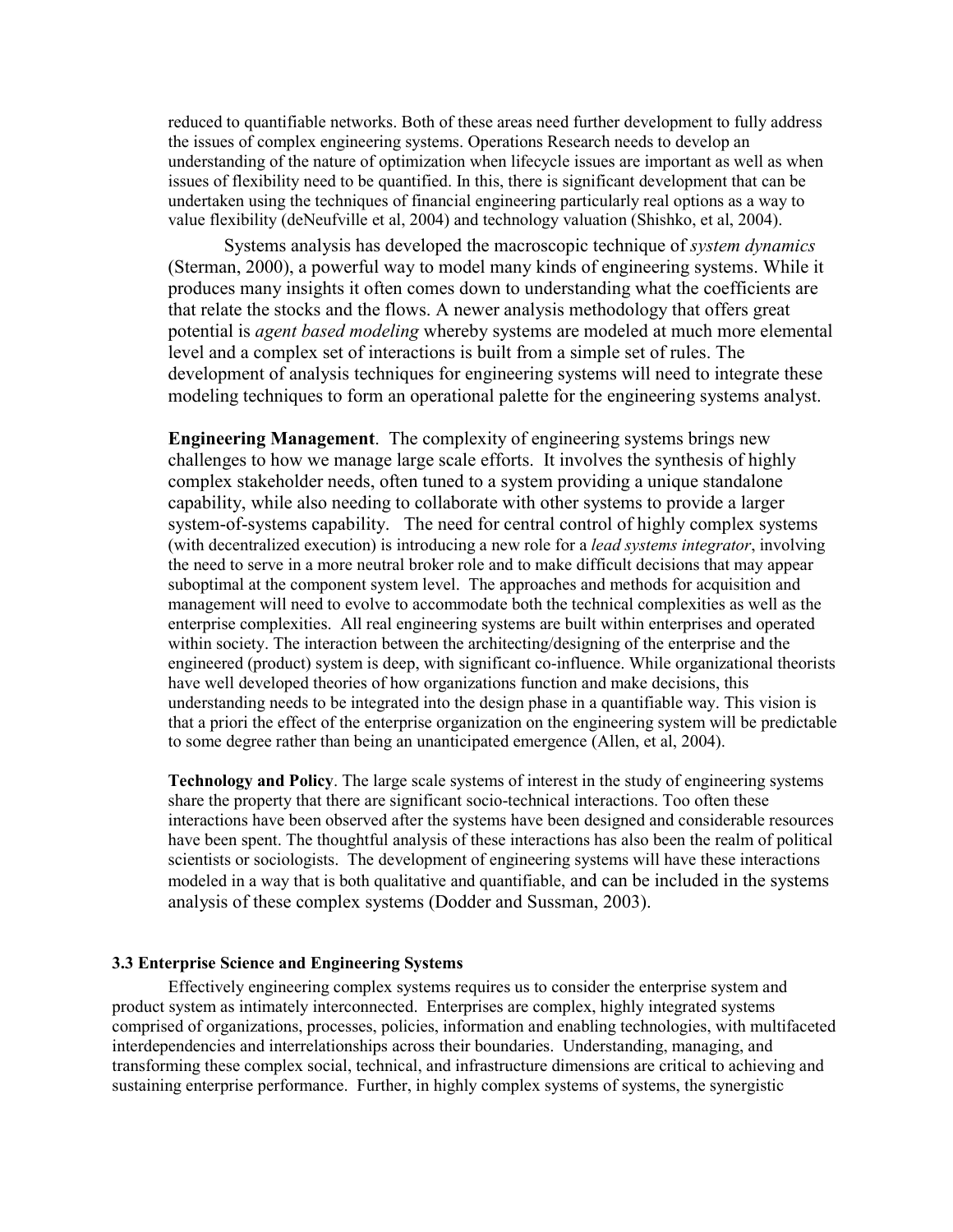architecting and evolution of product system (s) and associated enterprise becomes even more critically important as the dependencies and co-influence increase exponentially.

The question of how consideration of the enterprise fits with systems engineering is again best considered by differentiating the classical and expanded views. In classical systems engineering, the enterprise is typically referred to as the external environment. It imposes constraints (requirements, rules, regulations, policies, standards) on the system that are generally thought of as fixed and non-changeable. Minimal consideration is given to the enterprise during the systems engineering of the product system, except to design to accommodate the constraints as specified in the requirements, and ensuring the needs of the enterprise primary stakeholders (customer and end users) are considered.

As systems engineering evolves to the expanded (full lifecycle) view, the consideration of the enterprise increases in importance. The term *enterprise* becomes a key part of the vocabulary of the systems engineering lexicon. What traditionally was illustrated as a solid boundary line in a systems context diagram has become of central interest to systems engineering, and new techniques have emerged to describe the enterprise aspects of the overall engineering system. Now it is typical for a systems engineering plan to include the enriched description of the elements of the enterprise including customer, prime contractor, suppliers, processes, policies, tool environments and so forth. Constraints imposed by the enterprise are described in detail, and plans to comply with these constraints are fully elaborated in systems engineering plans and specifications. Integrated capability maturity models set the best practice standards for excellence in the complex enterprise.

In recent years we are seeing two major trends that are directed at enriching our understanding of the enterprise for the purposes of developing better systems. The first of these is the evolution of the field of enterprise architecting from a limited, IT centric field to one that considers the enterprise from a holistic perspective. With the growing complexity of systems, there is a corresponding increase in the complexity of the enterprises that develop, operate, and sustain such systems in an increasingly global environment. This drives the need to take a broader view of enterprises as systems in themselves to which we must apply the principles and practices of architecting. The current practice of enterprise architecting has been a significant contribution to creating and sustaining modern enterprises; however, the current field is not a sufficient approach to the enterprises of this new century. A broader and more holistic approach is needed in context of an engineering systems perspective, drawing on the emerging systems architecting field, and taking into account new paradigms and environmental drivers. Nightingale and Rhodes (2004) describe *enterprise systems architecting* as an emerging art and science within the overall field of *engineering systems,* involving a more strategic approach which takes a systems perspective, viewing the entire enterprise as a holistic system encompassing multiple views including policy view, organization view, process view, knowledge view, and enabling technology view in an integrated manner. This expanded viewpoint is the subject of research at many leading universities today, and builds on early work in the field, for example, Rechtin, (2000) who proposed the principles of systems architecting as extensible to architecting organizations.

The contemporary architectural description of enterprises can be quite comprehensive. Multiple views of an enterprise are now well enumerated, and there are numerous enterprise architecture frameworks. These frameworks serve to ensure the enterprise architecture is fully described from its multiple perspectives and that this information is communicated to all the stakeholders for defining, developing, and sustaining the system. Along with these frameworks, we see many new toolsets for modeling the enterprise which have come into the market. Complex systems are being modeled using these toolsets for both product and enterprise. There are limits to the frameworks; however, as we move into the system of systems realm, for example, these lack the ability to describe such concepts as layering. It should be noted that the frameworks provide for descriptions of views of the architecture; they are not the architecture.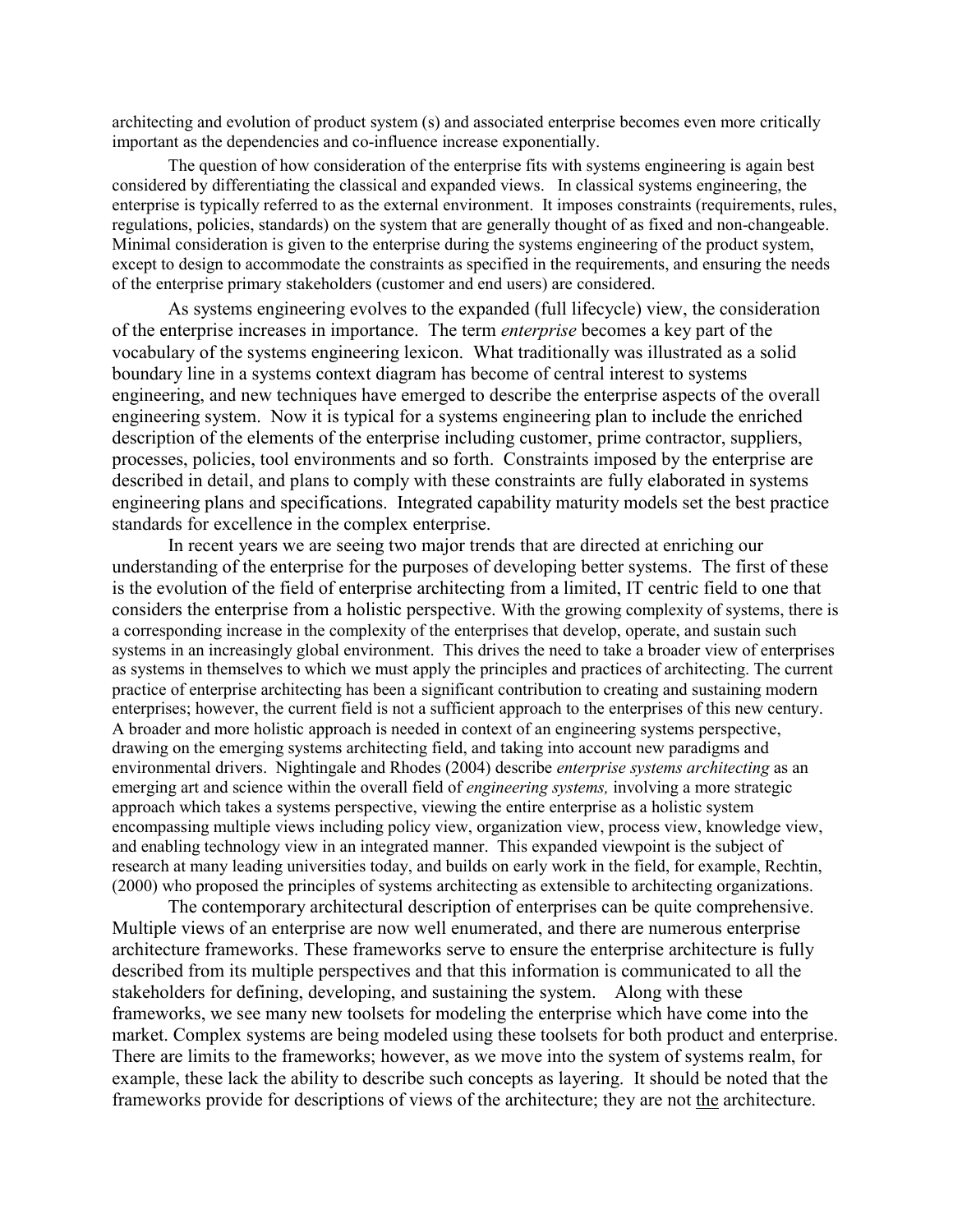With large scale, complex engineering systems comes the need to merge the systems engineering and enterprise engineering practices, as *enterprise systems engineering.* This new approach involves applying the principles of systems engineering to the enterprise itself, as a complex entity including the product system(s). It involves many different engineering projects which co-exist and evolve, each with its own unique lifecycle. In taking an engineering systems perspective, we recognize that the product system and the enterprise system are intimately connected. The architecture of a future product system and the architecture of the enterprise which will design and produce it must be in harmony to achieve optimal results. Enterprise systems engineering will further expand systems engineering to a larger footprint within *engineering systems.* 

## 3.4 Understanding of Complex Engineering Systems

Given the systems of interest in the engineering systems field, we turn to explore the current state of our understanding. The well-known hierarchy of knowledge by which we can explore our understanding is:

- 1. Observation
- 2. Classification
- 3. Abstraction
- 4. Quantification and Measurement
- 5. Symbolic Representation
- 6. Symbolic Manipulation
- 7. Prediction

Many engineering fields have started out at level one (observation) and moved to level seven (prediction). A good example is the discipline of what we now call thermodynamics. This started with observations of steam engines which were made to work by a trial and error process. As time progressed, various laws were discovered. Eventually, the laws of classical thermodynamics were deduced which allowed engineers to move to level seven (prediction) for thermodynamic engines. It was realized that the three laws of thermodynamics under-girded all the previous observation and allowed new types of machines to be constructed. This is also true of the field of aerodynamics. At one time, people relied only on the observations of how birds flew to develop an understanding of aerodynamics. Once the conservation laws were understood and applied to compressible gases, then the modern understanding of aerodynamics was born. Of course, aerodynamics is now at the level of prediction as manifested by the ease by which aircraft can be designed that fly well. Now, generally speaking, the issues with modern commercial aircraft are not aerodynamics but issues of manufacturing and lifecycle cost efficiency.

The current state of *engineering systems* as defined above is somewhere between levels two (classification) and four (quantification and measurement). Some of the systems have been abstracted, measured and quantified. As with the development of any engineering field, the goal is to move up the hierarchy of knowledge to the point where the behavior of these complex systems can be predicted. Then, it will be the case that when society builds complex engineering systems, it will do so with a good understanding of the likely benefits, costs and consequences of constructing the systems. This will allow these systems to be built on cost, schedule and with the desired performance by individuals with a holistic perspective.

## 3.5 Future of Engineering Systems

In order for *engineering systems* to move to level seven (prediction) in the hierarchy of knowledge the intersection of the underlying four disciplines will have to be reduced to mathematics or at least computer simulation applicable to many different types of engineering system. This will be greatly aided by two things. These are the discovery of a small number of generalizable, quantifiable principles that go beyond the level of heuristics and the development of a small number of methods that can be applied to many types of engineering systems. The principles will be akin to the conservation laws in fluid mechanics while the methods will be quantified in computer simulations to model these complex systems.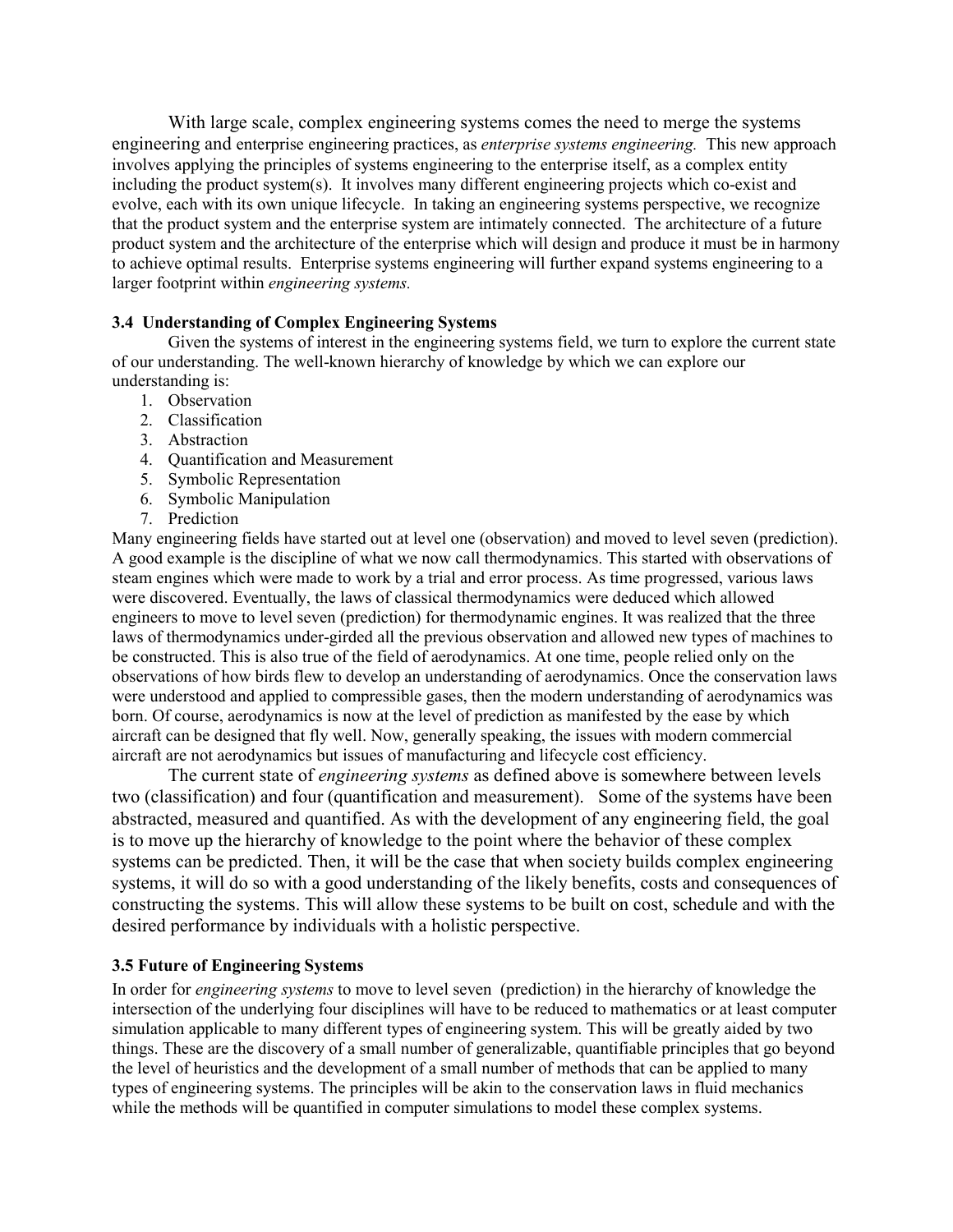Once these principles and methods are understood, engineering systems will be architected and designed taking into account future partially unknown requirements and uses. Long term uses incorporated through the "ilities" will be designed into the systems in predictive ways. Thus systems will be designed that can be shown to have embedded properties such as safety and security. Systems will be designed with issues of sustainability and flexibility embedded in the original formulation of the system and it will be possible to predict quantitatively the extent to which these properties are present. The full realization of all of these desirable properties of large scale complex systems will come about from bringing together economics, game theory, complexity theory, graph theory, real options theory, and others, along with systems architecture and multidisciplinary optimization. These must be combined with powerful computer simulations in order to model and predict these systems.

A deep question is whether the inclusion of the human dimension of *engineering systems* can ever be fully included in the quantitative prediction of engineering systems. Certainly traditional decision analysis and game theory allows many aspects of human choices to be included but these methods have well known limitations. System Dynamics allows the feedback loops in many systems to be seen clearly while in principle, agent based models allow for large scale simulations from an elemental level. Whether or not, these methods will ever get to include all the interesting intersections of human activities and technical systems is still very open to question.

When *engineering systems* has been fully developed as a field, we predict two major consequences. First, in engineering schools across the world, undergraduates will be educated in the fundamental engineering sciences as now but will also be given an appreciation of the engineering systems context in which some of them will be doing their engineering. At the graduate level, there will be well developed masters and doctoral degrees in the various aspects of engineering systems. Secondly, the development of the field of *engineering systems* will be used to predict the development of new types and next generations of engineering systems. For example, as discussed the National Missile Defense system is clearly a complex type of engineering system and as it evolves over time, we hope the techniques of engineering systems will be brought to bear to predict how it should be designed and how it should behave.

#### 4.0 Case for Positioning Systems Engineering as a Field within Engineering Systems

Given our understanding of *engineering systems* and *systems engineering*, we can now consider the interrelationship of these two fields. We propose the field of systems engineering as an embedded field within *engineering systems*. Over the years, *systems engineering* has suffered from an identity crisis in the sense that it has never quite fit as an engineering science, nor has it quite fit as a management science. This ambiguity has resulted in organizations being unsure of where its practitioners should be placed within the overall organizational structure, particularly in domains outside aerospace and defense. Similarly, in universities we have evidenced schools, divisions, or colleges often reluctant to serve as the host for *systems engineering* departments or programs, citing a lack of academic rigor. The field of *engineering systems* provides an intellectual home for the field of *systems engineering*, as a hybrid engineering-management-policy science into which it can more logically fit. While it may be some time before the emerging field of *engineering systems* influences the organizational structures in corporations, we may sooner see changes to educational institutions in this regard, as exemplified by MIT's Engineering Systems Division which we discuss as one of several new models for systems education.

A secondary effect of this placement can, perhaps, end the debate on the defined scope of *systems engineering*.Taking the classical view, it clearly fits within the overall *engineering systems* field. The expanded view of *systems engineering* includes for example systems architecting and engineering project management, which the classical view assumes as separate. This expanded field approaches equivalence with *engineering systems*, but does not fill the same footprint in its entirety. For example, *engineering systems* includes the enterprise as an essential part of the overall system, while *systems engineering* views enterprise as a consideration or major influence on the (product) system. Engineering systems includes additional subfields that are not contained within systems engineering today. We are now seeing the definition and formulation of *complex systems engineering* (or *system of systems engineering)*, unique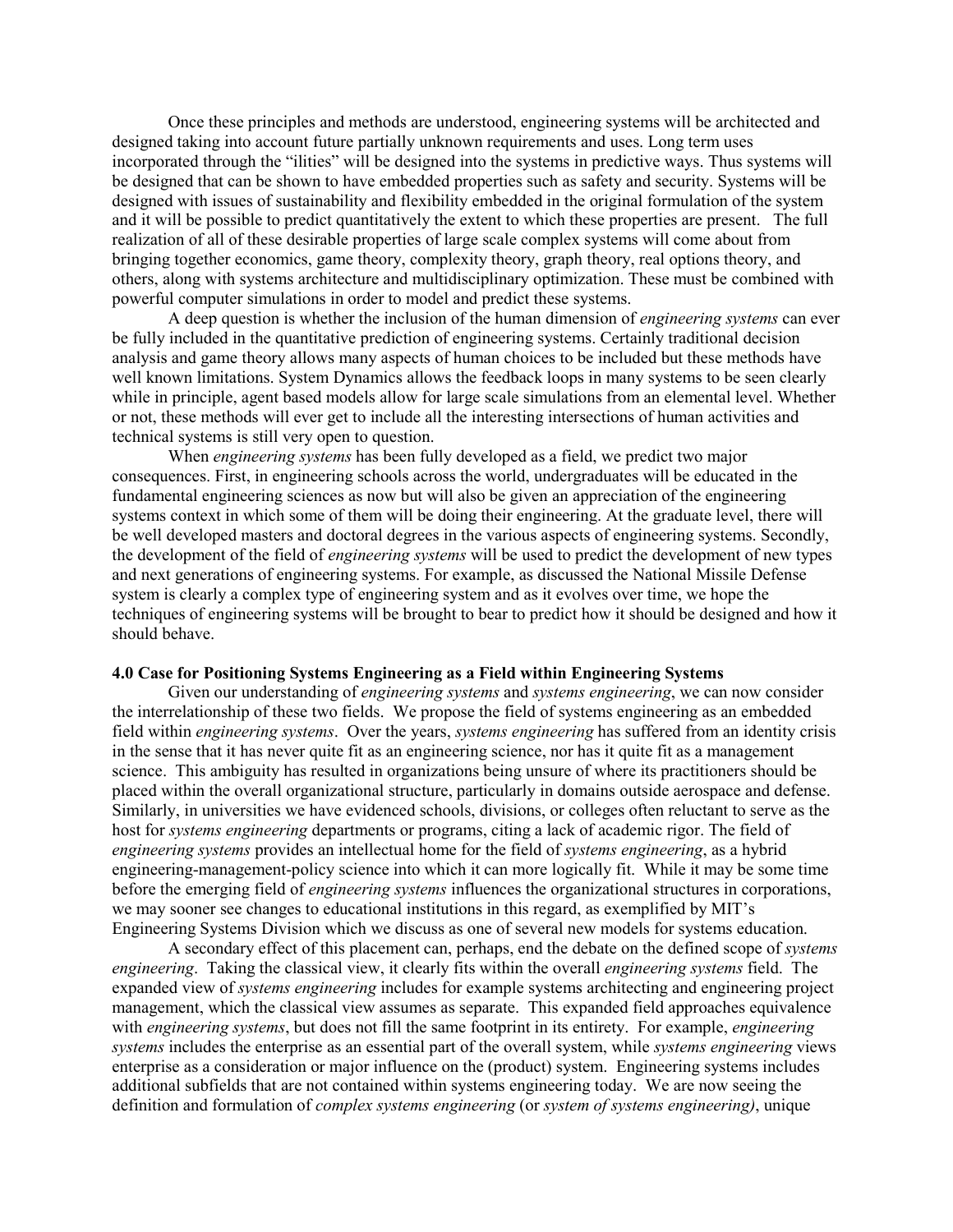from traditional systems engineering but again not a replacement for it. The field of *engineering systems* sits another level above this, by bringing in additional subfields and involves the enterprise as an integral part of the overall engineered system.

## 3.1 Understanding the Unique Perspectives

The perspectives of each are useful in distinguishing the field of *engineering systems* from its subfield of *systems engineering*. In any large scale systems endeavor, there are instances where one perspective or another is better applied to the challenge at hand. For example, the time to consider changes to the safety policies influencing a system design is optimally in concept development. While in detailed design phase, we would best consider the safety policy as a constraint to the design and manufacture, with its associated operational testing. Some key differences in the individual perspectives are illustrated in Table 1.

| Table 1. Systems Engineering Perspective versus Engineering Systems Perspective |                                                                                                                               |                                                                                                                                                                                                                             |  |
|---------------------------------------------------------------------------------|-------------------------------------------------------------------------------------------------------------------------------|-----------------------------------------------------------------------------------------------------------------------------------------------------------------------------------------------------------------------------|--|
|                                                                                 | <b>Systems Engineering Perspective</b>                                                                                        | <b>Engineering Systems Perspective</b>                                                                                                                                                                                      |  |
| <b>Scope</b>                                                                    | May be applied to small scale to large scale<br>efforts including subsystems, systems,<br>system of systems                   | Applies to very large-scale, complex open<br>systems which are technologically enabled and<br>have extensive social implications                                                                                            |  |
| Policy                                                                          | Policies and standards are viewed as fixed<br>and a constraint in the system solution                                         | Policies and standards are viewed as variables (at<br>appropriate points in lifecycle) that can be created<br>or adapted to optimize overall system solution                                                                |  |
| Socio-<br>technical                                                             | Socio-technical aspects of the system are<br>viewed as considerations in engineering                                          | Socio-technical aspects of the system are viewed<br>as primary in an overall system solution                                                                                                                                |  |
| <b>Stakeholders</b>                                                             | Primary focus on the customer and the end-<br>users of the product system                                                     | Balanced focus on all stakeholders impacted by<br>engineering system including product system,<br>enterprise system, environment                                                                                            |  |
| <b>Engineering</b><br><b>Processes</b>                                          | Architecting, design, and development is<br>applied to the product system                                                     | Architecting, design, and development is applied<br>to both the product system and the associated<br>enterprise system                                                                                                      |  |
| <b>Practitioners</b>                                                            | Practitioners are systems architects, systems<br>engineers, and related specialists performing<br>systems engineering process | Practitioners include systems architects,<br>enterprise architects, systems engineers,<br>operations analysis, project managers, policy<br>makers, social scientists, and many more involved<br>in total engineering system |  |
| <b>Future Vision</b>                                                            | Predictably develop systems with optimal<br>performance for value to satisfy primary<br>stakeholders                          | Predictably develop evolvable, sustainable<br>engineering systems with optimal value to society<br>as a whole                                                                                                               |  |

 The authors argue that positioning *systems engineering* within the field of *engineering systems* can also serve to bring about a convergence in the definition of the former, and clarify its boundaries and interfaces. Further, *engineering systems* will influence *systems engineering* in a very positive way in making it a more robust approach, with increased focus on socio-technical issues, the enterprise producing the end system, and overall system properties. Both are evolving fields, and we assert that they must be evolved synergistically. The negative scenario is that if we fail to do so, they will compete with one another and result in increasing the ambiguity about the respective fields.

*Engineering systems*, because of its very broad nature, has a risk of being viewed as so broad that it has nothing practical to say about real systems. For the field to directly contribute to real-world systems challenges, it must include the practical applied methods needed to create and sustain large-scale complex systems and enterprises. The inclusion of *systems engineering* as one of its essential sub-fields provides principles and proven methods to serve as the essential applied engineering activity. Its practices and activities will also be influenced by engineering systems thinking. Engineering systems, in turn, may introduce new inputs or demands on classical systems engineering practices. The engineering systems perspective may put more focus on environmental requirements; drive more studies on human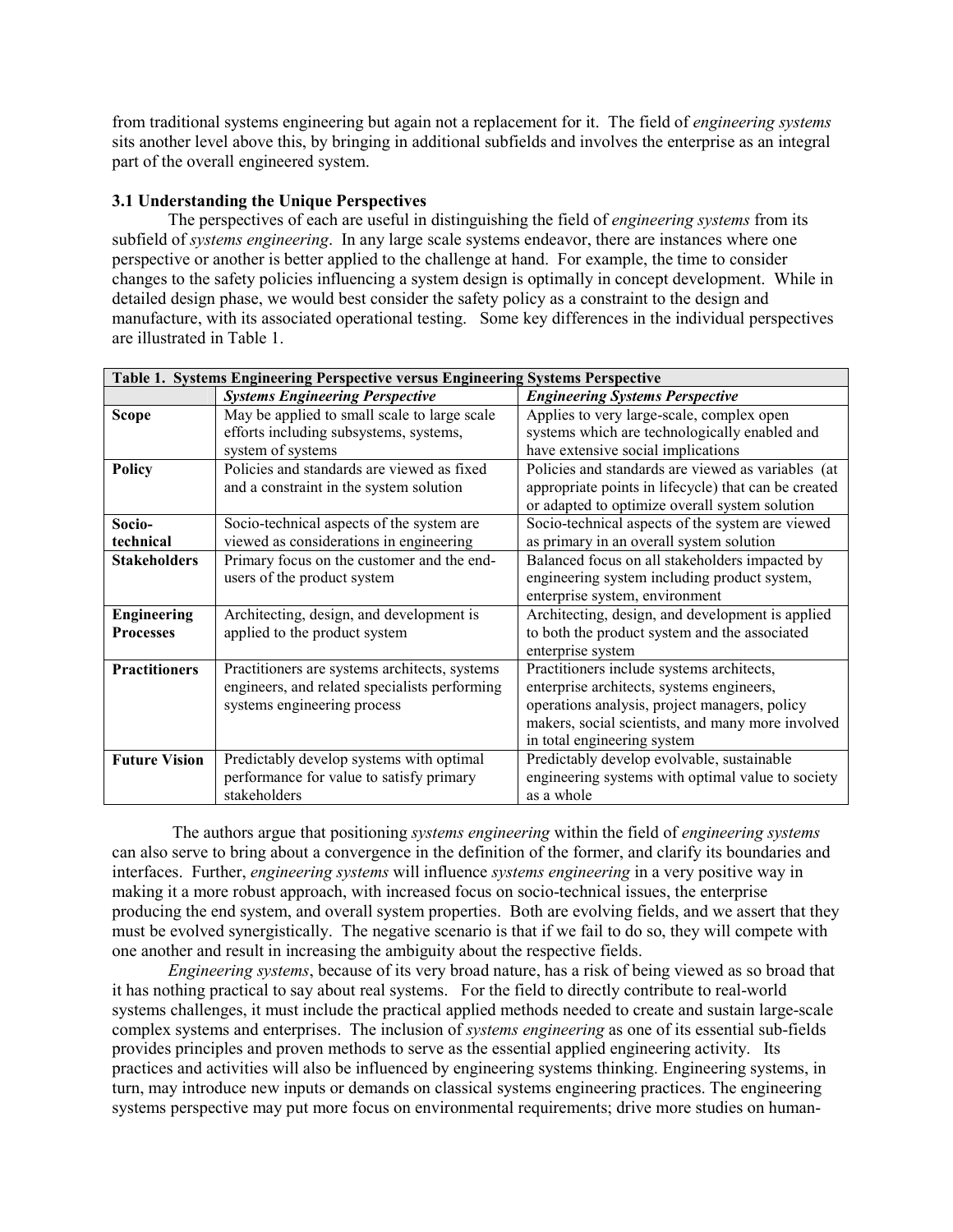systems interrelationship; widen the parameters to be considered in robust design; and have many other influences.

Over forty years ago, Arthur D. Hall (1962) identified five traits of the ideal systems engineer and these certainly still stand today; these traits are: (1) an affinity for the systems point of view, (2) faculty of judgment, (3) creativity, (4) facility in human relations, and (5) a gift for expression. The specific role of the systems engineer has traditionally been rather inwardly focused, with less consideration to environment and external systems. In this broader field of *engineering systems*, the systems engineering practitioners may need to re-evaluate their roles and responsibilities in the overall systems effort, and their relationship to a broader set of stakeholders.

Additionally, these practitioners may find that they need new knowledge to function in this broader context, and that they may require an expanded vocabulary and set of practices in order to collaborate with specialists they have not typically been involved with. For example, as the product system becomes increasing complex and intertwined with environment and enterprise system, systems engineers may find themselves working side by side with a public policy maker or an environmental scientist. This collaboration may already be happening today in certain types of systems efforts such as large public works projects, but it has not been typical for some of the heritage aerospace systems engineers, for example. The result is that it is likely that systems leaders will need to expand both knowledge and viewpoint, and as a result more robust education and practice will be required.

*Systems engineering* can evolve without the context field of *engineering systems*, but will likely encounter limits that will result in the inability to address the most complex systems challenges of this century. *Engineering systems*, if evolved independently of *systems engineering*, will risk becoming only a theoretic field of the academic realm and limit its ability to contribute to the real engineering problems of society. Their co-evolution will be of mutual and synergistic value to the stakeholders of each of these fields, as well as their related fields.

#### 3.2 Strategies for Evolution

Our vision is for an intellectual positioning of *systems engineering* as an evolving and thriving field within the emerging field of *engineering systems*. We highlight three essential strategies for the realization of our 'field within a field' vision.

## Strategy One: Systems Engineering principles and practices need to be adapted and expanded to fully support the engineering of highly complex systems.

The principles and practices today which are at the core of *systems engineering* are sound and widely accepted. We assert, however, that these current principles and practices are too limited to deal with all of the issues that we see in large-scale complex systems, as exemplified in (Hughes, 1998). There needs to be additional research and practice to determine how to best adapt and build on these proven practices to accommodate increased complexity (for example, in context of system-of-systems endeavors). Some of the important questions to be considered include:

- 1. What systems engineering principles and practices are too limited at present to effectively deal with large-scale complex systems with socio-technical interfaces?
- 2. How can these be adapted and expanded to take the more robust view of the field of *engineering systems*?
- 3. What new methodologies and tools are needed to implement an expanded set of systems principles and practices?
- 4. What case studies can show the positive/negative impacts of taking/not taking the engineering systems perspective in designing, developing and sustaining complex systems?

There are many other areas of inquiry related to broadening the systems engineering approach. As an example, research is needed to determine how systems architecting can be adapted for architecting the enterprises that are part of the overall engineering system. MIT and many other leading universities have already initiated research projects to address this question.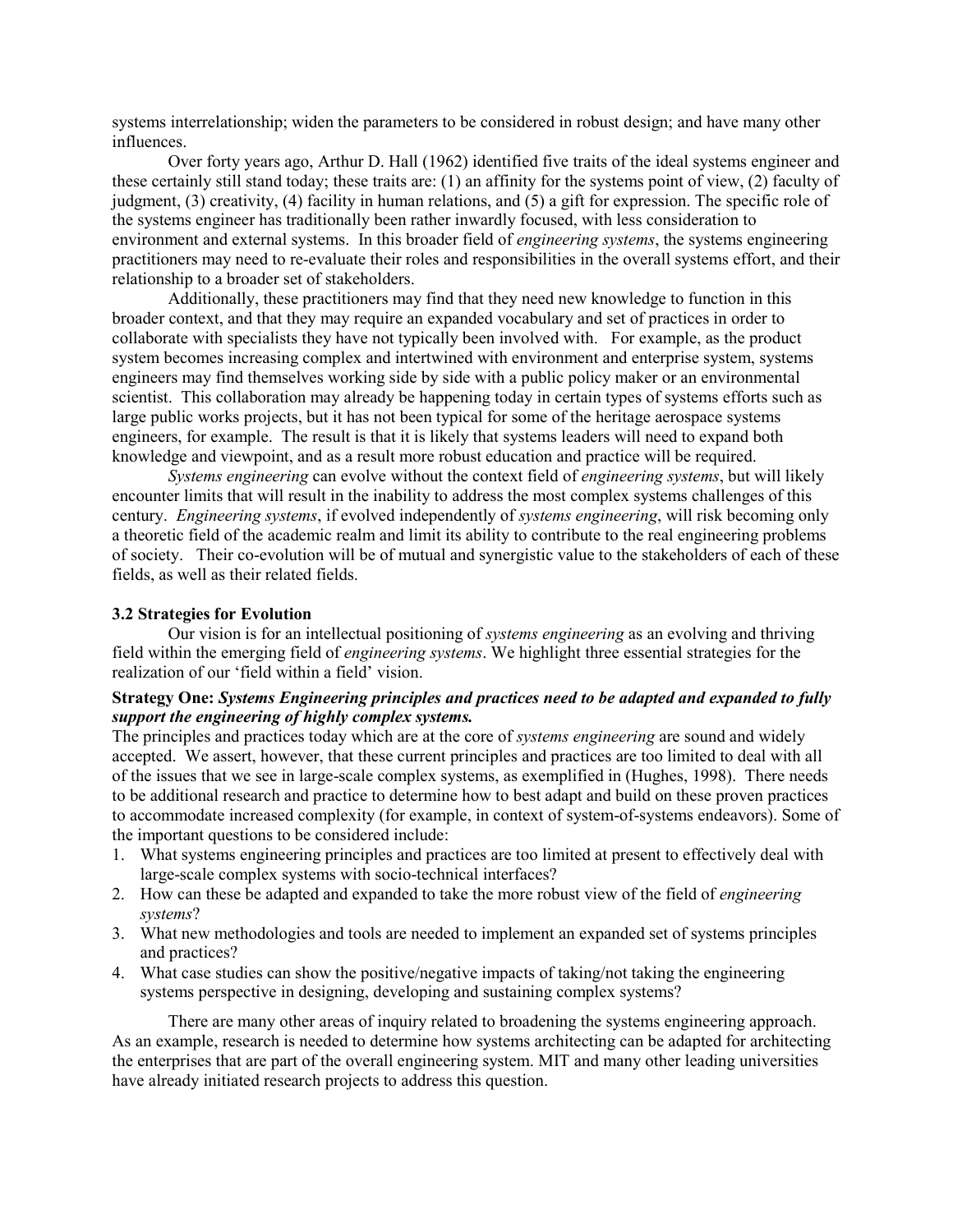## Strategy Two: Engineering Systems and Systems Engineering are both evolving fields… it is critical that they evolve synergistically and not as two distinct 'competing' fields.

*Systems engineering* is not a new discipline, yet it is undergoing significant evolution driven by the increasing technological complexity, globalization, information age, and new systems paradigms such as network-centricity, spiral approaches, and model-based development. *Engineering systems* is an emergent field, and as a meta-level field it is faced with accommodating evolution within its sub-fields, as well as the larger holistic field. This challenge involves a continuous need to harmonize the practices of the subfields as they evolve, and in the process hopefully bring a convergence in definitions and perspectives. Some of the questions to be considered include:

- 1. How can the varied definitions and views of *systems engineering* converge within the context of *engineering systems* so that a comprehensive approach to systems development is consistently taken?
- 2. What is the common taxonomy that will serve the needs of *engineering systems* and *systems engineering*, as well as the other subfields of *engineering systems*?
- 3. What other sub-fields of *engineering systems* are highly interrelated to *systems engineering*, and what research is needed to explore convergence or cooperation of these sub-fields?
- 4. What lifecycles, practices and methods, when harmonized or adapted, can result in an emergent approach that can better serve the needs of the whole engineering system (product system, enterprise system, and environment)?

## Strategy Three: Evolving these fields requires changes in systems education strategies, policies, and structures.

The number of *systems engineering* degree and non-degree programs has been rapidly growing in recent years. In the early 1980s, according to a study cited by (Gasparski 1982), there were 22 Masters and PhD programs in systems studies in universities in the United States. According to an ongoing study by INCOSE, in 2003 there were 94 Masters and PhD programs in the US related to *systems engineering* (Fabrycky, 2003). Although we cite solely the figures for the US, this growth in programs is a trend that is international. These programs are firmly embedded in many universities today, and the structure varies from standalone departments to cross-departmental programs. Curriculum varies, with each university having a specific positioning to offer. Additionally, there are a number of short courses and certificate programs. The core systems engineering fundamentals have experienced some convergence with collaboration through professional societies and consortiums, and can be expected to increase in the coming years. As *engineering systems* continues to evolve, these existing *systems engineering* programs will need to respond in some way. To start we must understand the underlying foundations and implications for educating new systems leaders. An important line of current research focuses on gaining a data-driven foundation for how systems thinking evolves in engineers (Davidz, et al, 2005), and what distinguishes "engineering systems thinking" from the more generalized "systems thinking" (Frank, 2000). Some of the questions to be considered regarding the future of educational policies, structures, and practices include:

- 1. What new knowledge, skills, and abilities will the diverse set of systems practitioners need for a more robust engineering systems perspective?
- 2. How will existing curricula need to change if they embrace *engineering systems* as the context field<sup>4</sup>?
- 3. How will universities need to evolve their structures and policies to support this vision, and what impact will this have on the students of such programs?
- 4. What kinds for research centers will be associated with such programs and who will be the source of research funding for these highly complex research endeavor?
- 5. What strategy can be used to transition the current educational model(s) to a new model with *systems engineering* field within context of the *engineering systems* field?

 $\overline{a}$ 

<sup>1. &</sup>lt;sup>4</sup> Context drives emphasis, as for example where the issues emphasized in rocket propulsion are different when it is embedded in space system engineering as compared to missile engineering.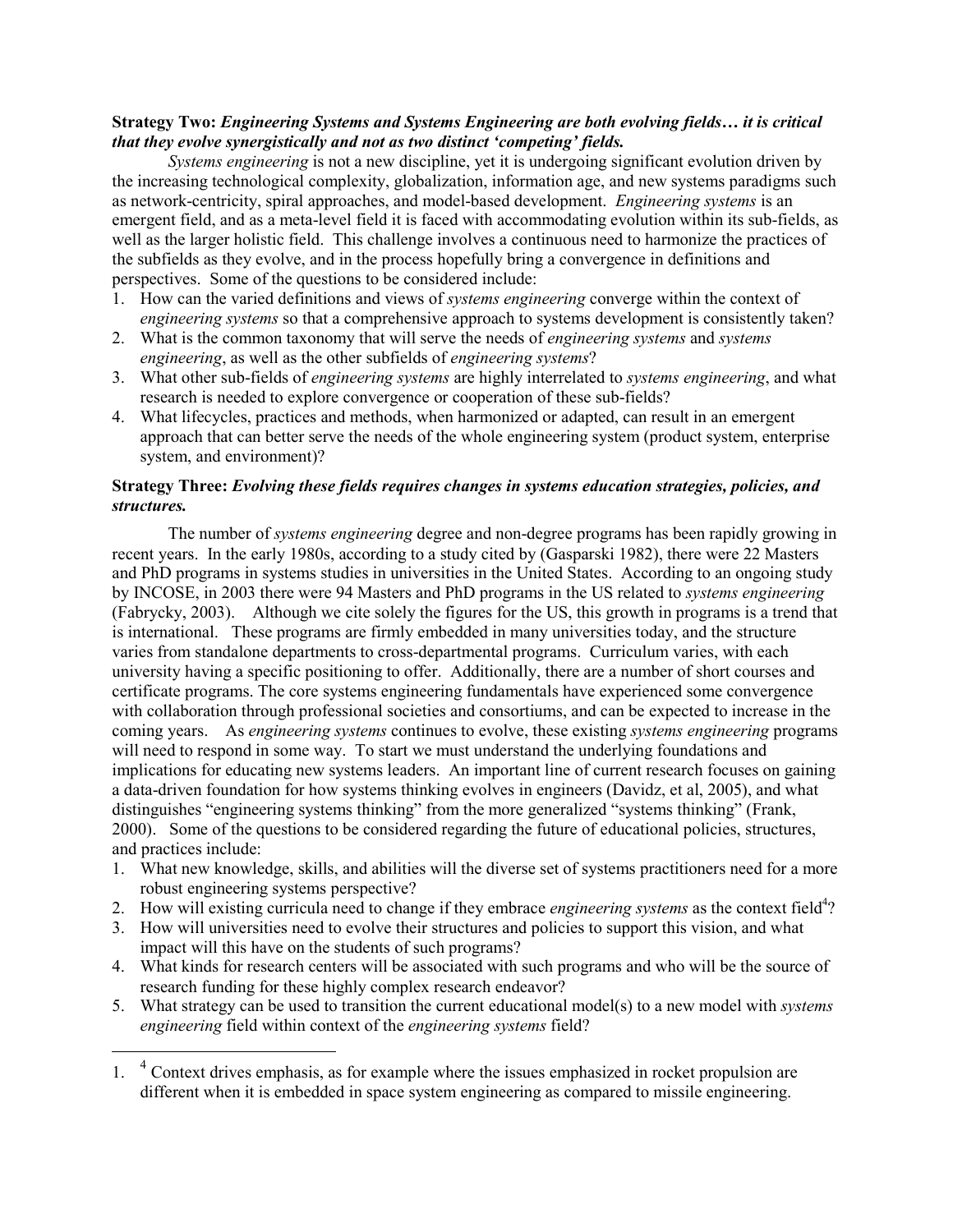6. Does the *engineering systems* context field enable the development of better systems leadership for addressing  $21<sup>st</sup>$  century engineering challenges?

We believe a new kind of engineering professional is needed in the 21<sup>st</sup> century and new types of university programs will be needed. We next discuss our vision for this new engineering professional and MIT's efforts to transform engineering education to support this vision.

## 4.0 A New Kind of Engineering Professional

As this broader understanding of *engineering systems* is developed, a new kind of professional will emerge. These professionals will be powerful integrative leaders that the engineering educational system needs to produce to address the challenges of large-scale complex engineering systems. These leaders will thus be professionals who consider the technological components as part of a larger engineering system (which includes the enterprise) and utilize different approaches than those based on the traditional engineering science paradigm. Engineering systems professionals will also consider the context in which the system operates as a design *variable* rather than a constraint. Thus, they are concerned with the design of the organization that has to manufacture the system or product; the regulations and public policies governing its use and disposition; the marketing; and the relationship with suppliers, distributors and other participants in the value chain. From this perspective, the design process includes the physical attributes that are the domain of traditional engineering; the process attributes, that are the domain of both engineers and managers; and the context attributes that traditionally have been the domain of managers, governments, and social scientists.

These leaders are necessary in society and in the academy to develop an interdisciplinary approach to engineering systems problems that considers the context in which the systems are initiated, designed, manufactured, constructed, implemented, and maintained. That context is undergoing significant change as a result of globalization, the information revolution (the Internet in particular), and emerging social concerns (sustainability in particular). Contemporary academic leaders are recognizing these advanced challenges for academia, as effectively stated by (Vest, 2000),"*Humankind's advances will depend increasingly on new integrative approaches to complex systems, problems, and structures. Design synthesis and synergy across traditional disciplinary boundaries will be essential elements of both education and research*."

These new engineering systems professionals will be critical in the future development of the academy; we suggest they should be about 20% of the engineering faculty of leading engineering schools. They will help to give engineering students the holistic perspective necessary to be productive engineers who will be leaders in modern society. These engineering students once they become engineers will help to lead society in a manner that is technically competent as well as socially aware. This new kind of engineering systems professor will undertake rigorous integrative work and continue to push the traditional engineering science oriented university departments to think more broadly about the nature of large scale engineering in this century. These engineering systems faculty and the students they produce will help the academy address the issues framed by (Kennedy 1997) in his insightful book *Academic Duty.* In the final chapter, he asked, "*Can the universities really make a difference with respect to the Big Problems facing us?*" His list of challenges ranged from arms proliferation and disarmament to ethical issues in genetic testing and counseling to utilization incentives in health-care systems. These problems are intellectually exciting and analytically demanding. However, they do not come in disciplinary packages. Those who wish to work on them face suspicion in the traditional academy which Kennedy asserts stems partly from the traditional academic disdain for "applied" work and partly from common perceptions of multidisciplinary scholarship as "watered down" or "soft". However, these real and complex problems of large scale require the attention of thoughtful intellectuals. Kennedy asks whether the academy can overcome the resistance of departmental structures to "re-engineer" itself in face of these challenges. We argue that part of the answer to this question lies in educating leaders who can operate at the interface of technology and society, with an integrated vision of engineering systems and with the ability to predict them. These professionals in the academy will help us to overcome the world of "two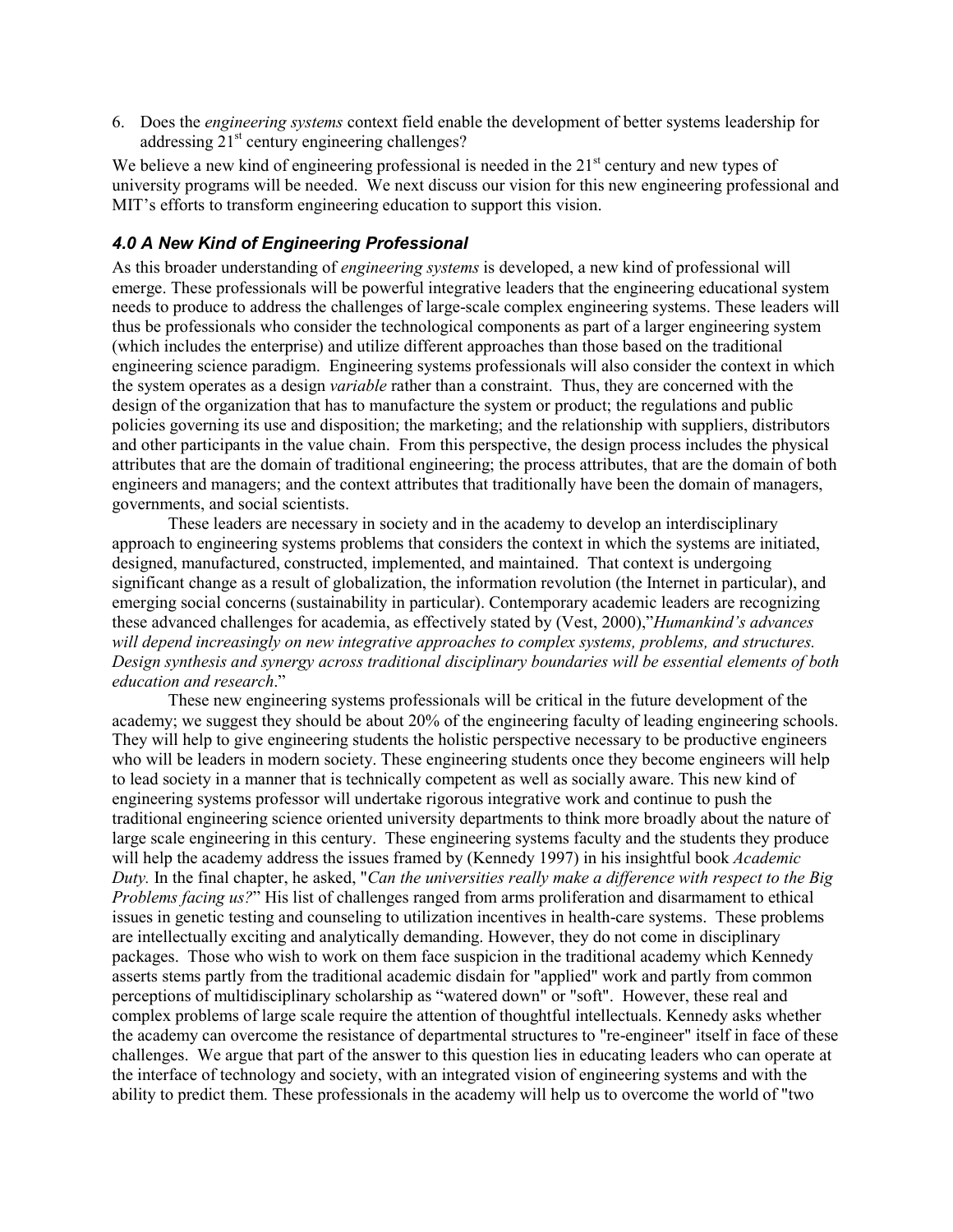cultures" as Snow (1993) made famous in the last century. And, the academy is exactly the kind of place where these leaders can thrive and where their students can be educated.

However, it will not be business as usual; an academy divided along narrow disciplinary lines with a disdain for multidisciplinary work will not do this. The academy needs to change the way that it thinks about means and ends, and the very purpose of innovation itself. There is a need to forecast the implications of new and emerging engineering systems, and then to take steps to meet the challenges and opportunities they are likely to pose. The academy needs to strategically position itself if it is to produce the kind of leaders who can help society deal with these challenges. We argue that one of the best places for these leaders to emerge is from a broadened perspective on engineering, for a multidisciplinary perspective will be key for future leaders in emerging systems, as well as for the many other important public issues that bridge the culture gap that we have already described. We argue that the big issues in society, the cultural divide that is created and perpetuated by our educational system focused into the two poles of science and the arts and the accelerating pace of technological change in society demand a change in the academy. They also demand a new kind of societal leader flowing from this new vision for engineering.

As described by Moses (2004), the academy must produce societal leaders who are: (1) skilled intellectually at dealing with the many crucial technological dimensions of our society; (2) have the practical results orientation that is characteristic of engineering professionals; (3) have the courage based on early experience to take on the most difficult systems problems; and (4) have the leadership skills to bring others forward as they themselves progress. By doing so, they will help ameliorate the societal response to the technologically driven changes that keep driving and transforming society. Apart from this transformation in the academy to focus on the kind of interdisciplinary work to produce these people, the status quo will prevail and we will not move forward to prediction and improvement of engineering systems for the betterment of society. Many leading universities have begun a transformation to respond to the need for new engineering systems leadership. MIT's Engineering Systems Division is one example of such a transformation and has now had a six year history; in the next section we highlight our program and current challenges faced.

#### 4.1 A New Education Model at MIT

 $\overline{a}$ 

At the Massachusetts Institute of Technology a new educational model and organization for engineering education has been established to address these large-scale engineering challenges of the 21st century, as the Engineering Systems Division (ESD)<sup>5</sup>. The motivation behind ESD is described by founding director Professor Daniel Roos, "A*s you look at what's happening in society, you see technology taking a more important role in our lives, and the systems and products that we use are much more complex. There is a great concern for not only the use of a particular product but the impact of that product or system on people and on the natural environment. This suggests that the role of the engineer is changing significantly, particularly as engineers assume leadership positions. In addition to technical expertise, engineers need an understanding of the broader implications of their profession and the work that they do. That's really the motivation for the Division - it's dealing with complex products and systems. We believe we are defining engineering systems as a new field of study, broadening engineering education and practice". (Roos, 1999)* 

MIT's ESD seeks to create and share interdisciplinary knowledge about complex engineering systems through initiatives in education, research, and industry partnerships. ESD takes a broad perspective and enriches engineering practice to include the context of systems challenges as well as the consequences of technological advancement. The division has a dual mission: (1) to define and evolve engineering systems as a new field of study; and (2) to embed this understanding in engineering education and practice. It serves as the intellectual home for key programs and centers, engages faculty across many departments and disciplines, facilitating new dialogues about engineering innovation. ESD brings

<sup>&</sup>lt;sup>5</sup> For more information, refer to Engineering Systems Division website at http://esd.mit.edu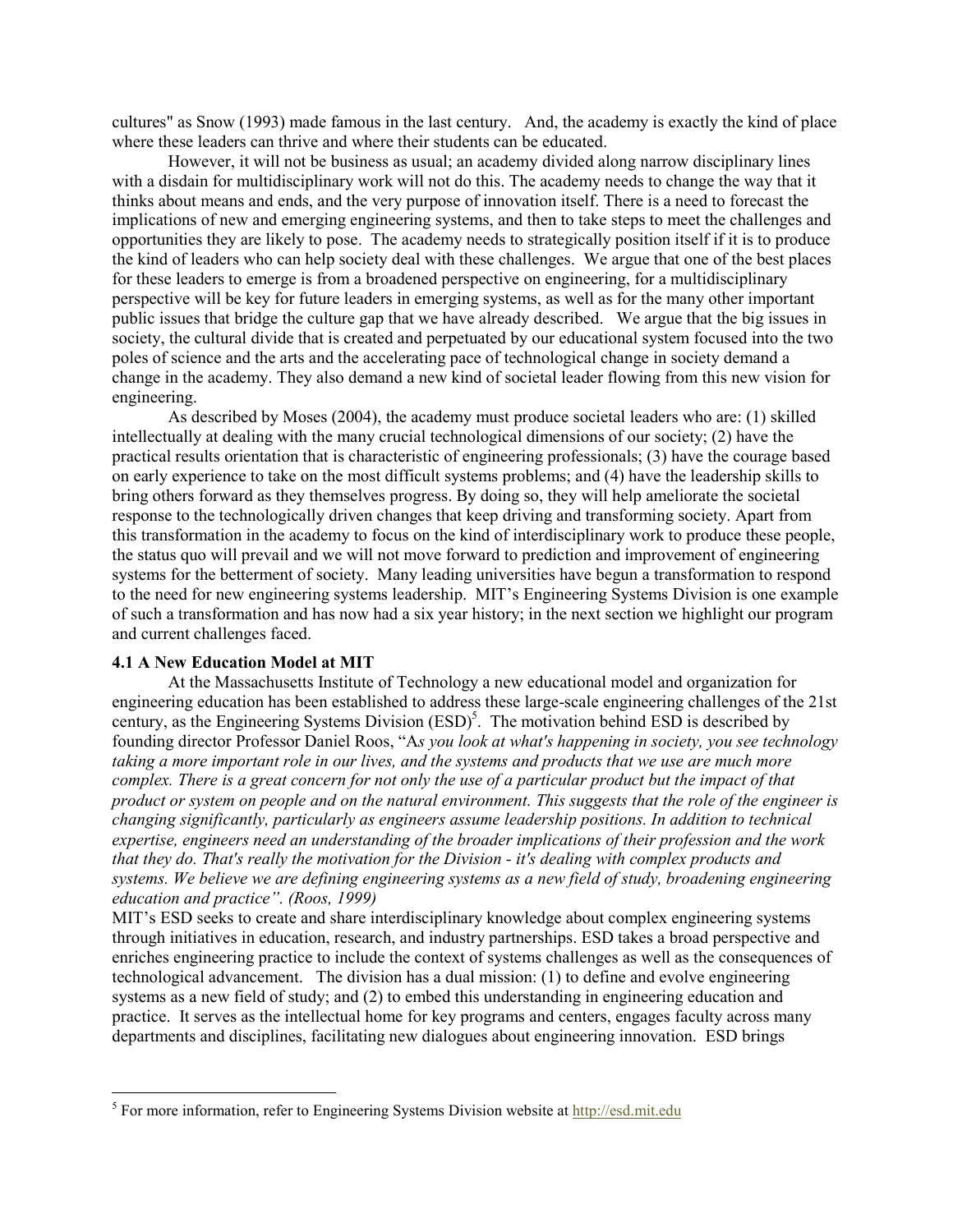together a number of pre-existing academic programs<sup>6</sup> and has added a masters level and doctoral level degree in Engineering Systems, totaling over 400 graduate students. Under the umbrella of ESD, there are four research centers<sup>7</sup> with an annual research volume of nearly \$20M. ESD has influenced the collaboration of the various departments and programs within these research centers. The development of ESD *system studies* is a key focus, involving interdisciplinary exercises for teaching engineering systems. They combine traditional "case study" methods with technical models and data sets to teach students how to analyze and develop solutions for complex engineering systems.

The ESD organization includes faculty holding dual appointments that commit their time and efforts to both an academic department and to the division. These dual appointments support the development of new interdisciplinary frameworks and methodologies that define Engineering Systems as a field of study while faculty remain involved with their engineering, management, or social science departments. ESD presently has over 50 faculty and teaching staff from seven engineering departments, and MIT Sloan School of Management and MIT's School of Science and School of Humanities, Arts, and Social Sciences. ESD is developing new intellectual infrastructures as well, including the Engineering Systems Learning Center which serves as a repository and enabler for cases, simulators, and other educational material on complex systems. The Engineering Systems Knowledge Network engages peer institutions, such as Cambridge University and the Technical University of Delft, as partners. ESD is also building on established strengths in policy issues and expanding productive relationships with both industry and government.

ESD has been operating for almost seven years as of the writing of the paper and a comprehensive review of progress and results is underway. The fundamental open question for an academic institution like MIT is whether this model of organizing the faculty will bring added value to the intellectual study of complex systems. The MIT Engineering Systems Division is one example of how universities are striving to change to address the modern complex engineering challenges. It is important that the systems community evolves new models for engineering education, and shares its experiences with these alternative approaches. An informal collaboration of leading universities has recently emerged which is serving to increase the dialogue on how this broader field must evolve and how universities can respond to these challenges for a new type of engineering professional. This is an important dialogue, which INCOSE and other professional societies are also fostering across a broad community of industry, governments, and academia. There is an urgent need to continue such dialogue, to share approaches as well as resources, and to evolve successful models for developing tomorrow's systems leaders.

#### 5.0 Summary

 $\overline{a}$ 

The authors propose that the field of *systems engineering* will most effectively evolve if it is intellectually positioned as one of the essential sub-fields within the broader field of *engineering systems*. We believe that "classical" *systems engineering* is not well suited to dealing with the global and socio-technical aspects of the 21<sup>st</sup> century engineering systems, and it does not adequately address the enterprise subsystem in the overall system. The move to expand *systems engineering* to a much broader field seeks to solve these inadequacies but entirely fill the footprint of the intellectual field needed to address modern systems challenges. The evolution of *complex systems engineering* will provide the approach and methods for system of systems, but still is not entirely sufficient to address the full set of large scale systems challenges. We argue that these fields must evolve, but with it there must also be the

<sup>&</sup>lt;sup>6</sup> Degrees offered under programs that preceded ESD, include Leaders for Manufacturing (LFM), System Design and Management (SDM), Master of Engineering in Logistics (MLOG) and Technology and Policy Program (TPP).

 $<sup>7</sup>$  MIT ESD research centers include; the Center for Transportation and Logistics; Industrial Performance Center;</sup> Center for Innovation in Product Development; and Center for Technology, Policy, and Industrial Development. The latter includes the MIT research center for the Lean Aerospace Initiative, which has significant research in systems engineering and product development.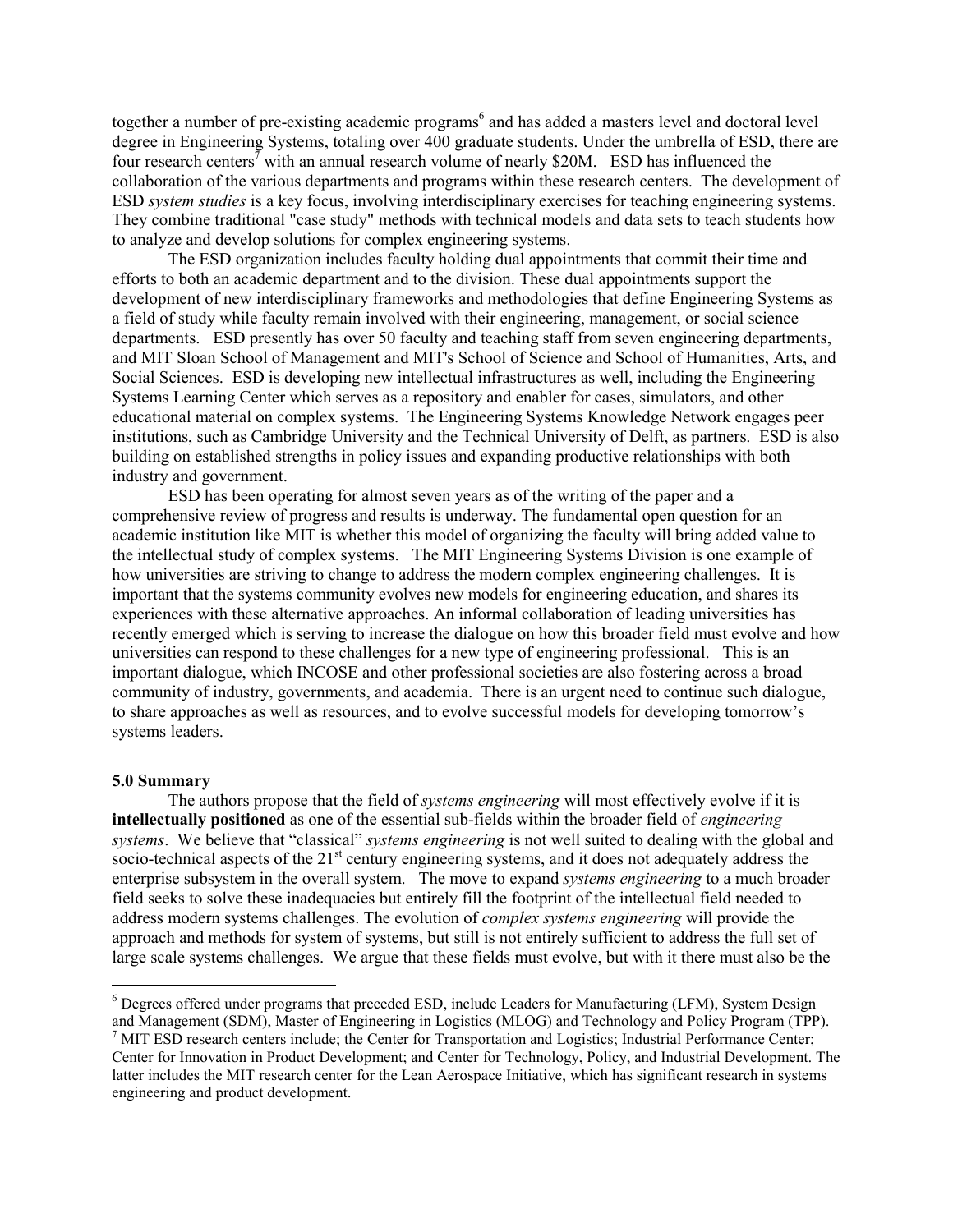development and evolution of the larger context field, *engineering systems*, which serves an intellectual purpose that is intertwined with but unique from *systems engineering. Engineering systems* is an emerging field that is enriched by directly embracing the principles, practices, and methods of *systems engineering*, and extending and adapting these, in collaboration with other subfields, to accommodate an even broader purpose. This can be viewed by using the system-of-systems paradigm, wherein the field of *engineering systems* provides a unique intellectual contribution, beyond that that is provided by the pure summation of the intellectual contribution of its component subfields, which simultaneously continue to exist as unique intellectual fields of their own.

Two decades ago, Booton and Ramo (1984) noted the trend in increasing complexity of complex systems and that "*we should anticipate the use of systems engineering techniques on an even wider range of systems than in the past*". These authors also asserted "*the need for a systems approach to major problems of society*" and that "*the fundamental concepts of systems engineering, even if not all of its specific tools, would improve handling of such problems in the future*". In these comments, we see the authors beginning to reach for this broader field.

We believe that placing *systems engineering* within the context field of *engineering systems* will further enable its evolution to more effectively contribute to addressing the engineering challenges of this century. Further, the educational system must undergo significant change to develop the new integrative engineering systems leadership which will include transformations in the existing systems engineering university programs. *Engineering systems* and *systems engineering* are both rapidly evolving fields, and we believe it is critical that they evolve synergistically and not as two distinct 'competing' fields. Systems engineering educational programs have increased significantly in the past two decades, and if *engineering systems* provides an intellectual context field, there must be major transitions in engineering education strategies, policies, and structures. We have highlighted MIT's Engineering Systems Division as one new model for this new approach.

 In 1971, Lunar Module Commander Apollo 14, Edgar D. Mitchell, stated "…*the solution lies in the direction of taking a systems view of things. When you have the view from space, you realize that the concept of fields within fields within fields, systems of functioning within systems of functioning, is the only approach that will work."* Our view is that systems engineering is a field that is embedded within a larger field of engineering systems. The complex societal-engineering challenges of this century can only be addressed when this "fields within fields" perspective, is effectively applied to developing these new systems leaders.

#### **References**

Allen, T., et al, Engineering Systems: An Enterprise Perspective, Engineering Systems Monograph, MIT Engineering Systems Symposium, March 2004

Booton, R. and Ramo, S., The Development of Systems Engineering, *IEEE Transactions on Aerospace and Electronic Systems*, Vol AES-20, No. 4, July 1984

Brill, J., Systems Engineering – A Semantics Jungle, *Systems Engineering Journal of NCOSE*, Vol 1, No 1, July-Sep 1994

Buede, D., The Air Bag System: What Went Wrong with the Systems Engineering? *Systems Engineering*, Vol 1., No.1, 1998

Chase, W.P., *Management of System Engineering*, John Wiley & Sons, Inc., New York, 1974.

Davidz, H., Nightingale, D., and Rhodes, D., Enablers and Barriers to Systems Thinking Development: Results of a Qualitative and Quantitative Study, March 2005

de Neufville, R., et al, Uncertainty Management for Engineering Systems Planning and Design, Engineering Systems Monograph, MIT Engineering Systems Symposium, March 2004

Dodder, R. and Sussman, J., The Concept of a CLIOS Analysis Illustrated by the Mexico City Case, MIT Engineering Systems Internal Symposium, ESD-WP-2003-01.07, http://esd.mit.edu/WPS/, 2003

Frank, M., Engineering Systems Thinking and Systems Thinking, *Systems Engineering*, V3., No 3., 2000 Gasparski, Systems Education in American Syllabuses, *General Systems*, Vol XXVII, 1982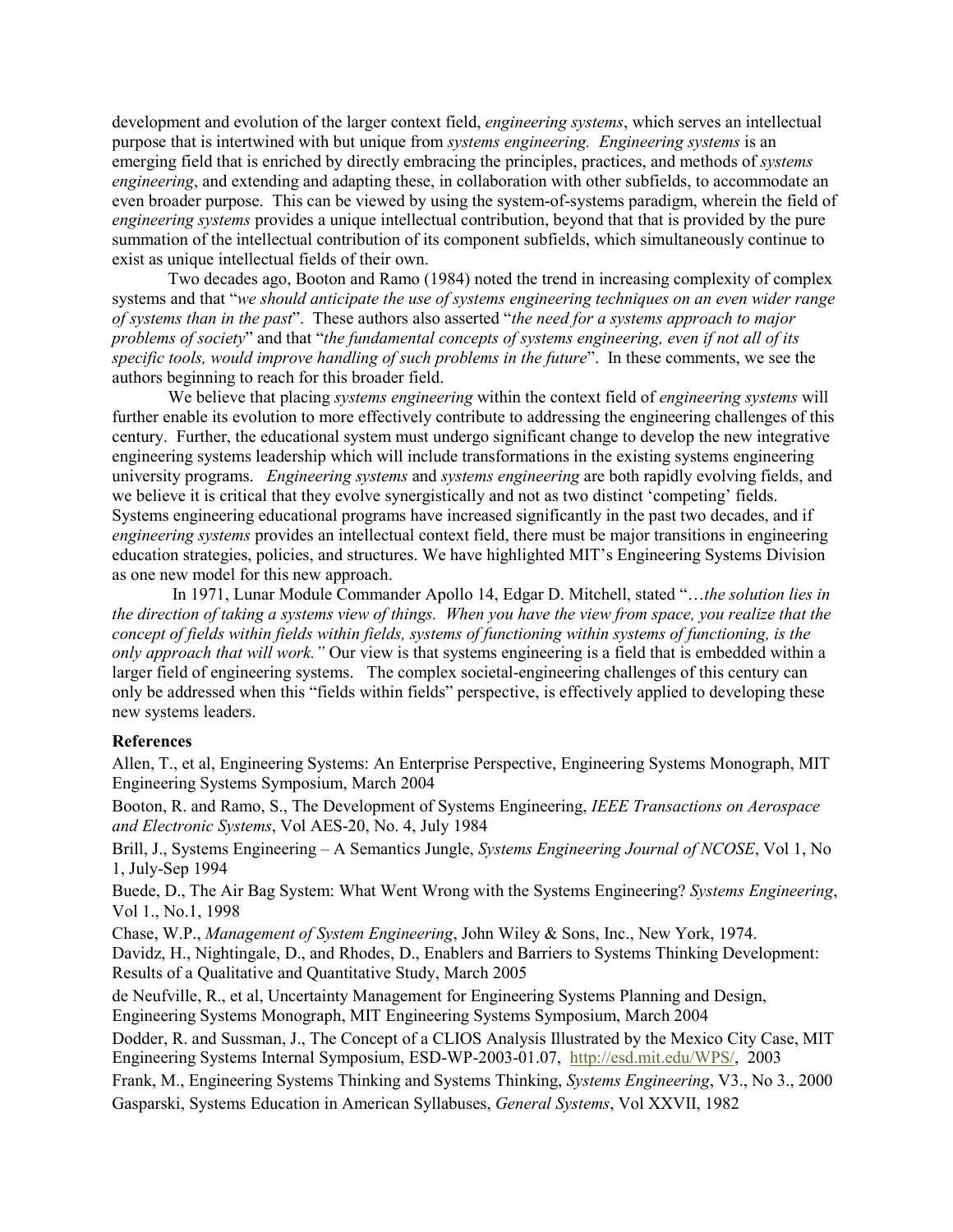Hall, A., *A Methodology for Systems Engineering,* NJ; Van Nostrand, 1962

Hastings, D., The Future of Engineering Systems: The Development of Engineering Leaders, MIT Engineering Systems Monograph, MIT Engineering Systems Symposium<sup>8</sup>, March 2004 Honour, E., Technical Report: Value of Systems Engineering, LAI Consortium, http://lean.mit.edu, October 2004

Hughes, T. *Rescuing Prometheus*, Vintage Books, New York, 1998

Fabrycky, W. Systems Engineering Education in the United States, Keynote Presentation at the 1<sup>st</sup> Annual Conference on Systems Integration, 2003

Kennedy, D., Academic Duty, Stanford University Press, Stanford, CA, 1997

Kossiakoff, A. and Sweet, W., *Systems Engineering Principles and Practices*, NY; Wiley & Sons, 2003

Moses, "ESD Monograph Framing Paper: Foundational Issues in Engineering Systems", Engineering Systems Monograph, MIT Engineering Systems Symposium, March 2004

Nightingale, D. and Rhodes, D., Enterprise Systems Architecting: Emerging Art and Science within Engineering Systems, Engineering Systems Symposium, MIT Engineering Systems Division, March 2004

Rechtin, E., *Systems Architecting of Organizations: Why Eagles Can't Swim*, FL; CRC Press, 1999 Rhodes, D., INCOSE Perspectives on Engineering 21<sup>st</sup> Century Systems, International Council on Systems Engineering, August 2003

Roos, D. Building the Engineering Systems Division, *MIT Impact*, Fall 1999

Shishko, R., Ebbeler, D., Fox, G., NASA Technology Assessment Using Real Options Valuation, *Systems Engineering*, Vol. 7, No. 1, 2004

Snow, C., The Two Cultures, Cambridge University Press, Cambridge, UK, 1993 Sterman, J., "Business Dynamics: Systems Thinking and Modeling for a Complex World" Boston Irwin/McGraw-Hill, 2000

Sussman, J., et al, Sustainability as an Organizating Principle for Large Scale Engineering Systems", Engineering Systems Monograph, MIT Engineering Systems Symposium, March 2004

Vest, C., MIT President's Report for Academic Year 1999/2000, Massachusetts Institute of Technology, June 2000

Whitney, D. et al, The Influence of Architecture in Engineering Systems, Engineering Systems Monograph, MIT Engineering Systems Symposium, March 2004 Authors

Donna Rhodes is a senior lecturer in the Engineering Systems Division in the School of Engineering at MIT, where she is director of the Systems Engineering Advancement Research Initiative (SEAri) and also a principal researcher for the Lean Advancement Initiative. Her research is focused on advanced systems engineering approaches and methods, and enterprise architecting in context of large scale systems. Dr. Rhodes has 20 years of experience in aerospace, defense systems, systems integration, and commercial product development. Prior to joining MIT, she held senior level management positions at IBM Federal Systems, Lockheed Martin, and Lucent Technologies in systems engineering and enterprise transformation. Dr. Rhodes has been involved in establishing several systems engineering graduate degree programs, served on university advisory boards, and has been an adjunct professor and lecturer at several universities. She is a Past-President and Fellow of the International Council on Systems Engineering (INCOSE), and presently is INCOSE Director for Strategic Planning. She received her Ph.D. in Systems Science from the T.J. Watson School of Engineering at SUNY Binghamton.

Daniel Hastings is Professor of Aeronautics and Astronautics and Engineering Systems and the Co-Director of the Engineering Systems Division in the School of Engineering at MIT. As Chief Scientist of

<sup>&</sup>lt;sup>8</sup> The monograph series of the MIT Engineering Systems Symposium is published online at http://esd.mit.edu/symposium/monograph